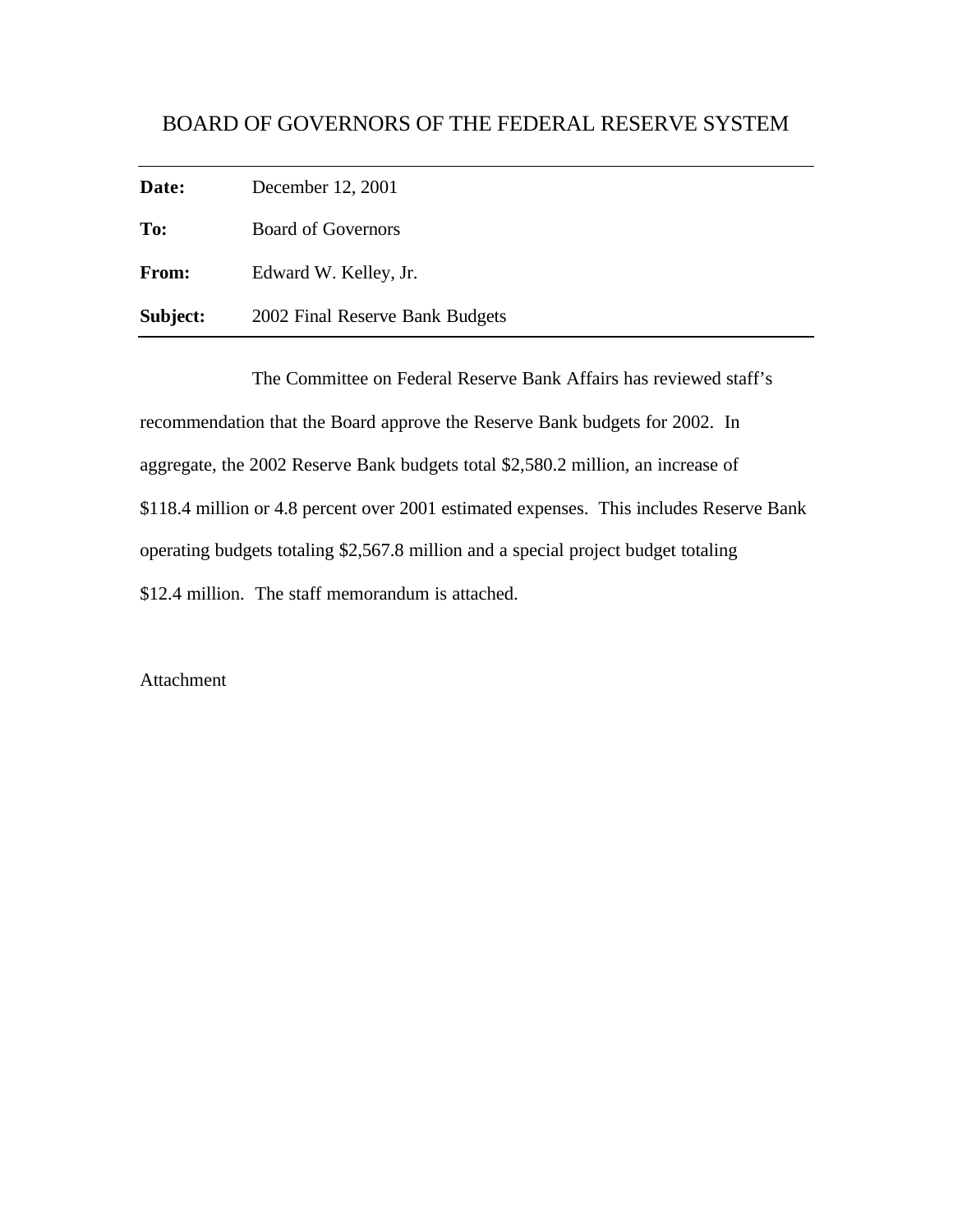## BOARD OF GOVERNORS OF THE FEDERAL RESERVE SYSTEM

| Date:    | December 12, 2001                                                                                    |
|----------|------------------------------------------------------------------------------------------------------|
| To:      | <b>Board of Governors</b>                                                                            |
| From:    | Elizabeth Perez, Stuart Sperry, Cathie Austin, Dorothy Lachapelle, Tillena<br>Clark, and Paul Bettge |
| Subject: | 2002 Final Reserve Bank Budgets                                                                      |

DIVISION OF RESERVE BANK OPERATIONS AND PAYMENT SYSTEMS

### **ACTION REQUESTED**

Staff requests Board approval of the 2002 Reserve Bank budgets totaling \$2,580.2 million, an increase of \$118.4 million or 4.8 percent over 2001 estimated expenses.<sup>1</sup> This includes Reserve Bank operating budgets totaling \$2,567.8 million and a special project budget totaling \$12.4 million. $<sup>2</sup>$ </sup>

Staff also requests Board approval of the 2002 Reserve Bank, Federal Reserve Information Technology (FRIT), and the Office of Employee Benefits (OEB) capital budgets totaling \$375.1 million. The capital budgets are approved with the understanding that approval for actual capital outlays will be in accordance with the Board's Policies and Guidelines Concerning Reserve Bank Operations (S-2602).

<sup>&</sup>lt;sup>1</sup> These expenses include those budgeted by FRIT and the OEB. Expenses from these entities have been charged to the Reserve Banks, as appropriate, and included in their budgets.

<sup>&</sup>lt;sup>2</sup> Unless otherwise noted, expenses also include costs associated with the check standardization special project. Special projects are major efforts having Systemwide significance that are outside the budgets of the individual Reserve Banks.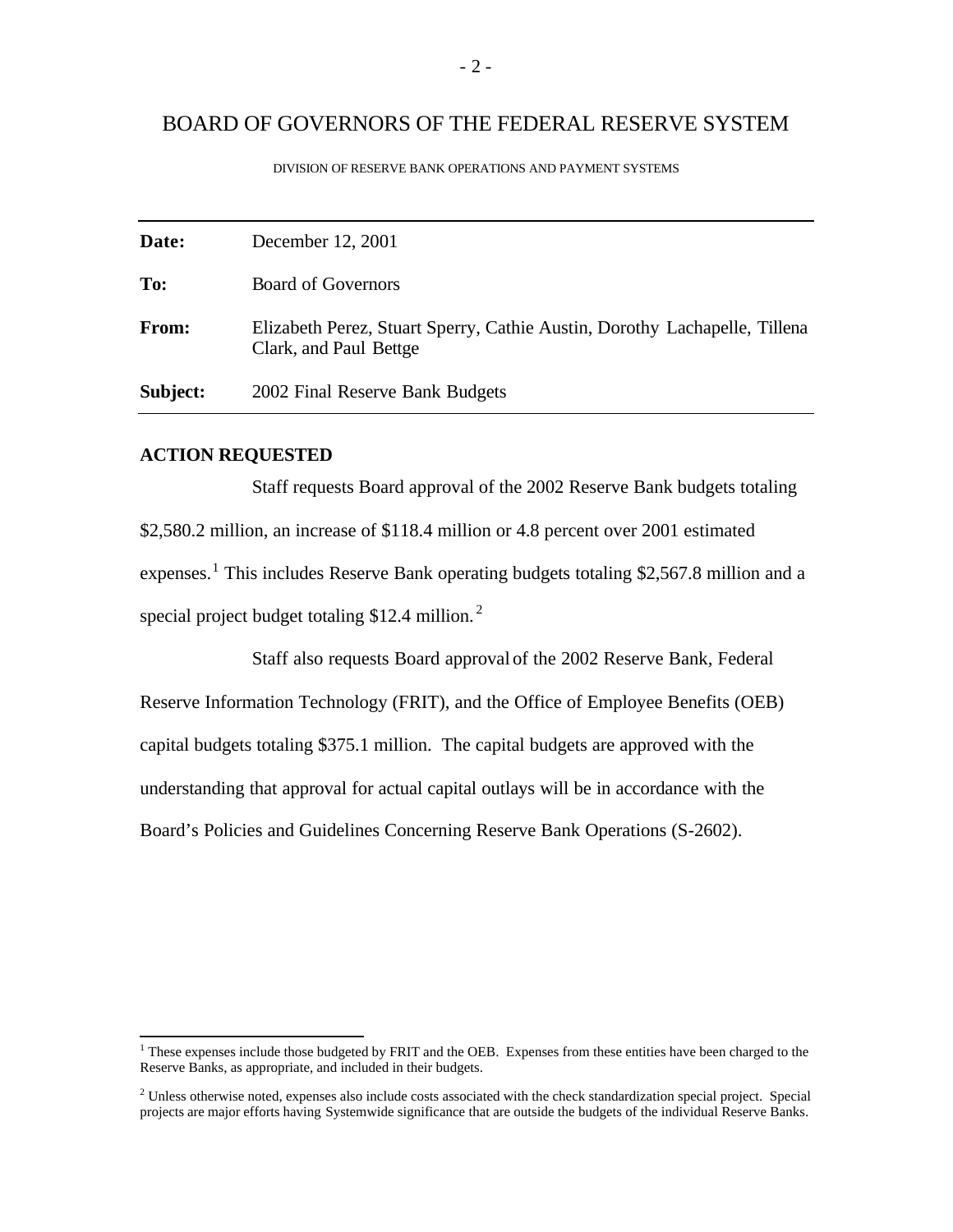### **TOTAL EXPENSE AND EMPLOYMENT SUMMARY**

The Reserve Banks' 2002 total budget of \$2,580.2 million is \$118.4

million or 4.8 percent above estimated 2001 expenses. Approximately half of Reserve

Bank expenses in the 2002 budget are offset by priced service revenues (37 percent) and

reimbursable claims for services **Table 1**  provided to the U. S. Treasury and other government agencies (12 percent). Priced service revenues are budgeted to increase 0.3 percent as a result of projected

|                                                        |                       |                         |                       | <b>Percent Change</b> |              |
|--------------------------------------------------------|-----------------------|-------------------------|-----------------------|-----------------------|--------------|
| <b>Expenses</b>                                        | 2001<br><b>Budget</b> | 2001<br><b>Estimate</b> | 2002<br><b>Budget</b> | 01B-02B               | 01E-02B      |
| <b>Reserve Banks</b>                                   | 2,442.2               | 2,461.8                 | 2,580.2               | 5.7%                  | 4.8%         |
| Less:<br>Priced service revenue<br>Reimbursable claims | 977.8<br>290.1        | 953.6<br>291.9          | 956.2<br>307.5        | $-2.2%$<br>6.0%       | 0.3%<br>5.3% |
| Net expense                                            | \$1,174.3             | \$1,216.3               | \$1,316.5             | 12.1%                 | 8.2%         |

**Change in Net Expenses**  (dollars in millions)

price increases and modest volume growth in the check service. Declining revenue in other services moderates this increase. ACH revenue reductions reflect some erosion of commercial origination volume due to increased competition, as well as priced reductions. Declining revenue is also attributed to price reductions in the Fedwire funds transfers and book-entry securities services. Reimbursable claims will increase 5.3 percent, as the System continues to provide and expand Treasury-related services.

Individual Reserve Bank 2002 budget changes from 2001 estimated expenses vary from an increase of 0.3 percent to an increase of 8.7 percent, as depicted in Table 1 in Appendix A. The Reserve Bank budget increase of \$118.4 million provides funding for each District's salary administration and benefit program, nationally-provided support service (NPSS) initiatives, consolidated operations, and local Reserve Bank initiatives.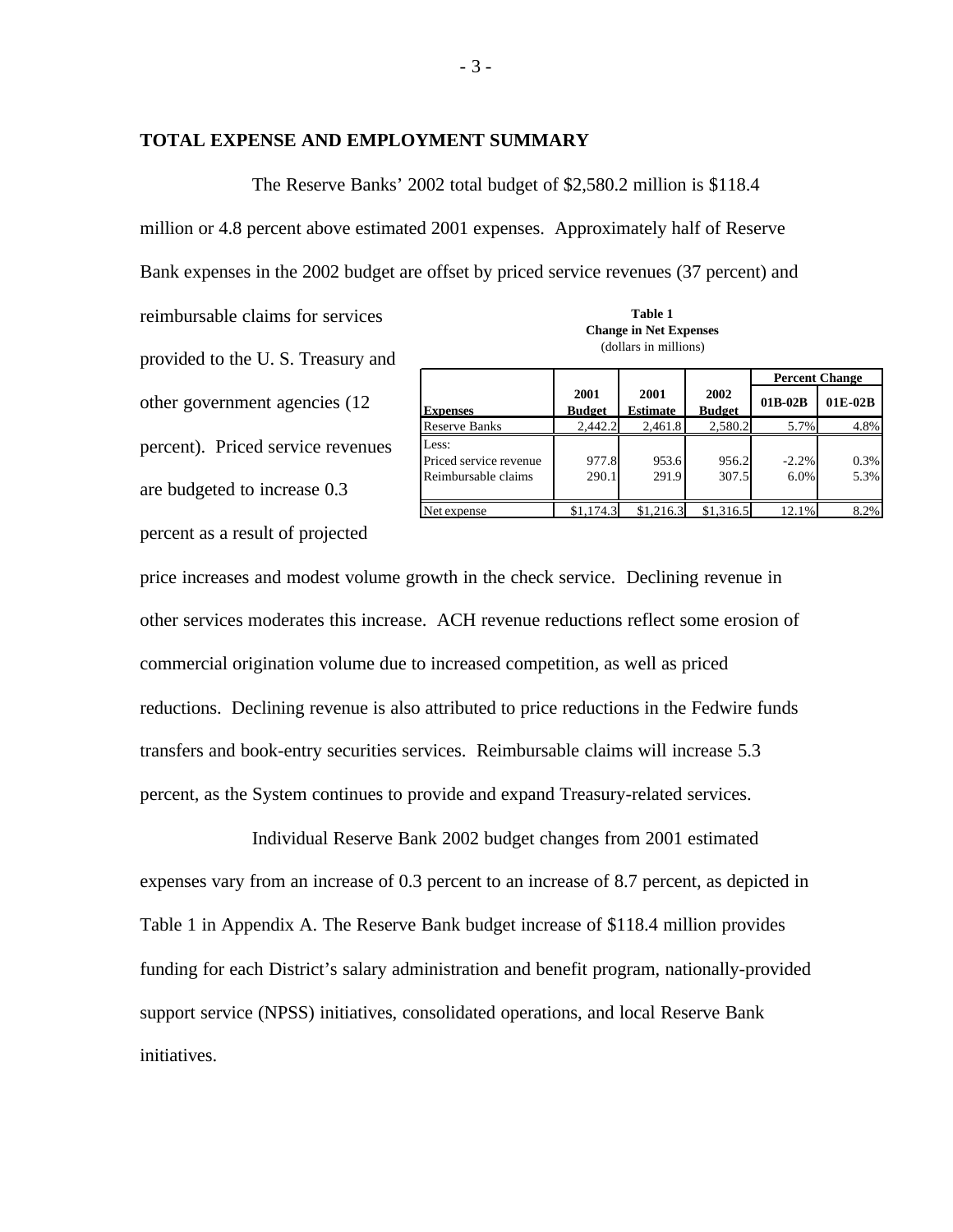Total 2002 projected employment for the Reserve Banks, FRIT, and OEB

is 23,550 average number of personnel (ANP), an increase of 282 ANP or 1.2 percent

from 2001 estimated staff **Table 2** 

levels.3 Reserve Bank employment is expected to increase 228 ANP or 1.0 percent,

security staff. Tables 1 through

largely due to plans to increase

4 in Appendix A provide more

detail on expense and ANP changes by District and service line.

#### **2001 BUDGET PERFORMANCE**

The Reserve Banks estimate that 2001 expenses will be \$2,461.8 million, which represents an increase of \$19.6 million or 0.8 percent from the approved 2001 budget of \$2,442.2 million. Reserve Bank, FRIT, and OEB employment is estimated at 23,268 ANP, a decrease of 218 ANP from approved 2001 levels.

Eight Reserve Banks are experiencing cost overruns in 2001 ranging from 0.1 percent in Dallas to 6.8 percent in Kansas City. The remaining four Banks are below their approved 2001 budgets, ranging from 0.7 percent in Philadelphia to 4.5 percent in Atlanta. Tables 5 through 8 in Appendix A provide more detail on 2001 expense and ANP estimates by District and service line.

|                      |                 |               | <b>Change</b> |                |
|----------------------|-----------------|---------------|---------------|----------------|
|                      | 2001            | 2002          | <b>ANP</b>    | <b>Percent</b> |
|                      | <b>Estimate</b> | <b>Budget</b> |               |                |
|                      |                 |               |               |                |
| <b>Reserve Banks</b> | 22,525          | 22,753        | 228           | 1.0%           |
| <b>FRIT</b>          | 712             | 763           | 51            | 7.2%           |
| <b>OEB</b>           | 31              | 34            |               | 9.7%           |
| Total                | 23,268          | 23,550        | 282           | 1.2%           |

**Employment** 

<sup>&</sup>lt;sup>3</sup> The term average number of personnel describes levels and changes in employment at the Reserve Banks. ANP is the average number of employees in terms of full-time positions for the period. For instance, a full-time employee who starts work on July 1 counts as 0.5 ANP for that calendar year; two, half-time employees who start on January 1 count as 1 ANP.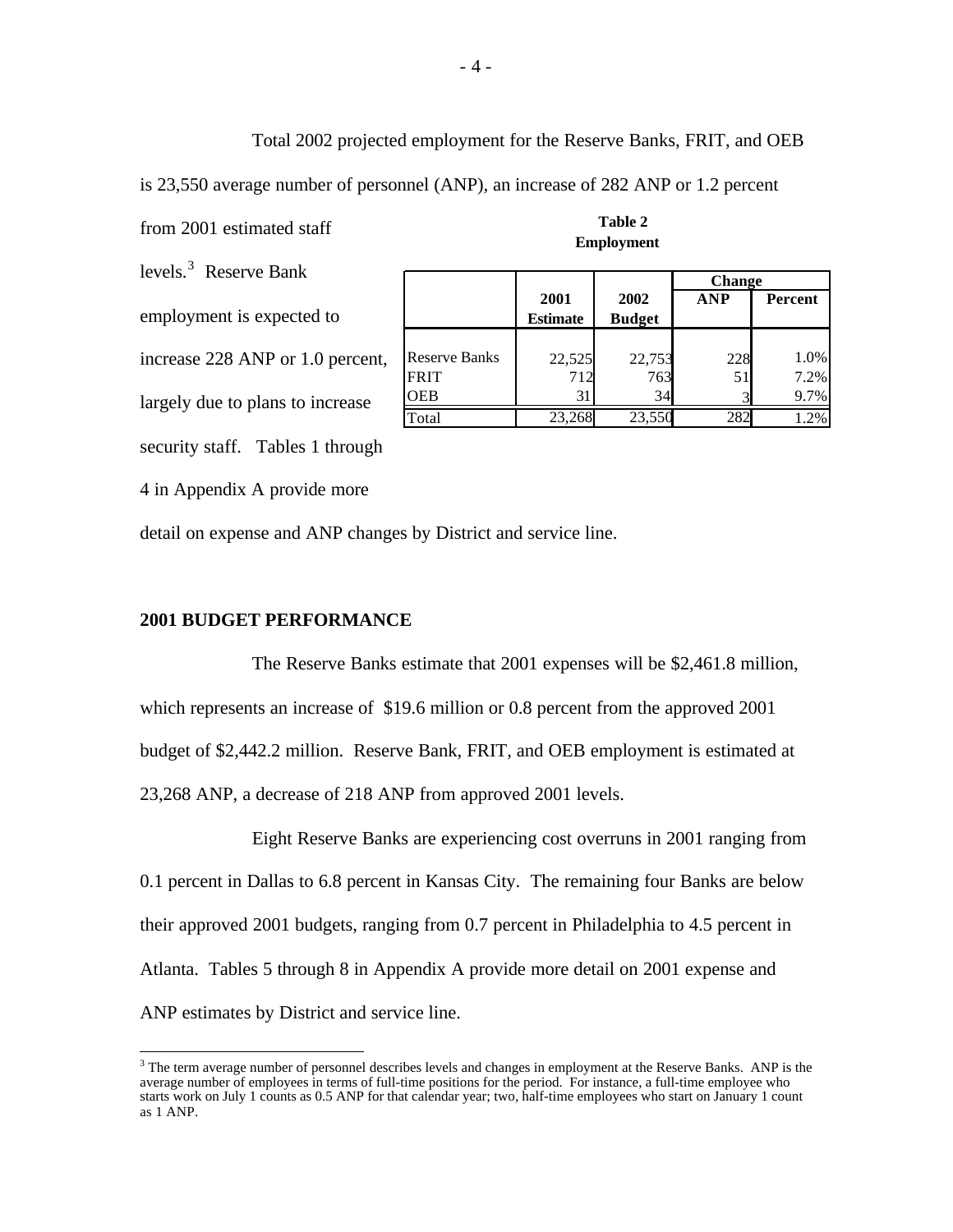Higher-than-budgeted contract staff expenses add about \$9.5 million to the overrun. These fees include consultants involved in national project management and development support for the check standardization project (\$3.8 million), technical positions hired to support local IT initiatives, temporary staff in New York's check operation, and several major Systemwide initiatives, including Lotus Notes implementation and People*Soft* conversion (\$5.7 million).

The 2001 estimate includes \$6.8 million in unbudgeted costs related to the recent terrorist acts. 4 This cost is primarily due to a significant increase in overtime expenses largely for protection staff, alternative check shipping arrangements, and the costs associated with shipping currency to alternative storage locations. Offsetting a portion of these expenses are lower-than-planned travel expenses (\$1.0 million).

The 2001 estimate includes a net increase of \$4.7 million and 14 ANP associated with the System's revamped financial services product office structure. The Reserve Banks created the product office structure in the early 1990s to centralize leadership of the System's major financial services business lines. The structure is designed to draw on leadership from Reserve Bank offices that possess specialized expertise in a particular business area. As business requirements change and Reserve Banks develop new projects and initiatives, leadership of a product office may shift from one Reserve Bank to another, and responsibilities may be redefined. In 2001, the Reserve Banks redefined several areas of responsibility and shifted leadership among several Banks. Because final plans for these changes had not been approved when the

<sup>&</sup>lt;sup>4</sup> These costs have been isolated from the other sources of the 2001 overrun discussed in subsequent paragraphs.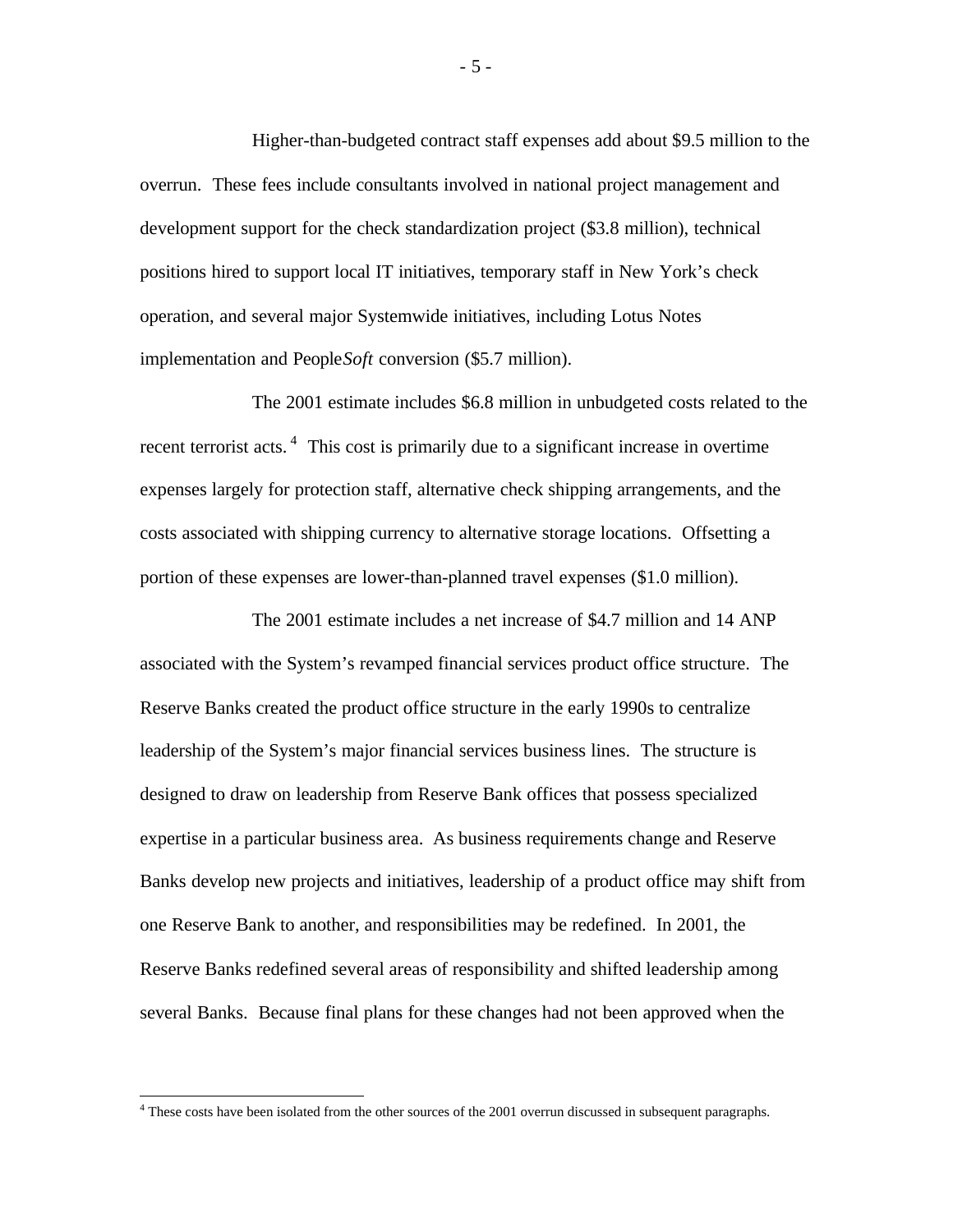Banks developed their 2001 budgets, the associated costs were unbudgeted. Most of the increase is the result of expanded product office responsibilities.

Higher costs associated with fully-reimbursable Treasury projects account for \$2.9 million of the 2001 overrun. This increase reflects higher communications costs for Treasury Direct consolidation, additional enhancements requested by the Treasury for continued development of the ASAP.gov application and the new Pay.gov and Government Point-of-sale Check Conversion (GPCC) projects. Appendix B provides a description of each of these projects, as well as other projects referenced later in this memorandum.

In addition, a variety of factors at a few Reserve Banks contribute to the overrun in 2001. The RPO in Atlanta experienced higher-than-budgeted costs associated with the Check Relay air transportation function (\$2.1 million) due to higher fuel costs. Several Banks experienced higher-than-planned medical costs (\$5.9 million) and onetime transition costs associated with the Systemwide consolidation of ACH operations (\$1.5 million). Chicago also increased its supervision staff by 17 ANP to enhance the quality of that function (\$1.2 million). Severance payments associated with restructuring, centralization, and efficiency initiatives in Richmond and Dallas also added to the overrun (\$4.2 million).

Partially offsetting these increases are lower costs related to the check imaging services system (ISS) project as a result of delays in its implementation schedule (\$3.6 million), an underrun in San Francisco due to revised year-end spending forecasts (\$3.0 million), and cost reduction programs in Atlanta (\$8.1 million and 157 ANP) and Richmond (\$1.1 million and 72 ANP). The Atlanta Reserve Bank's lower ANP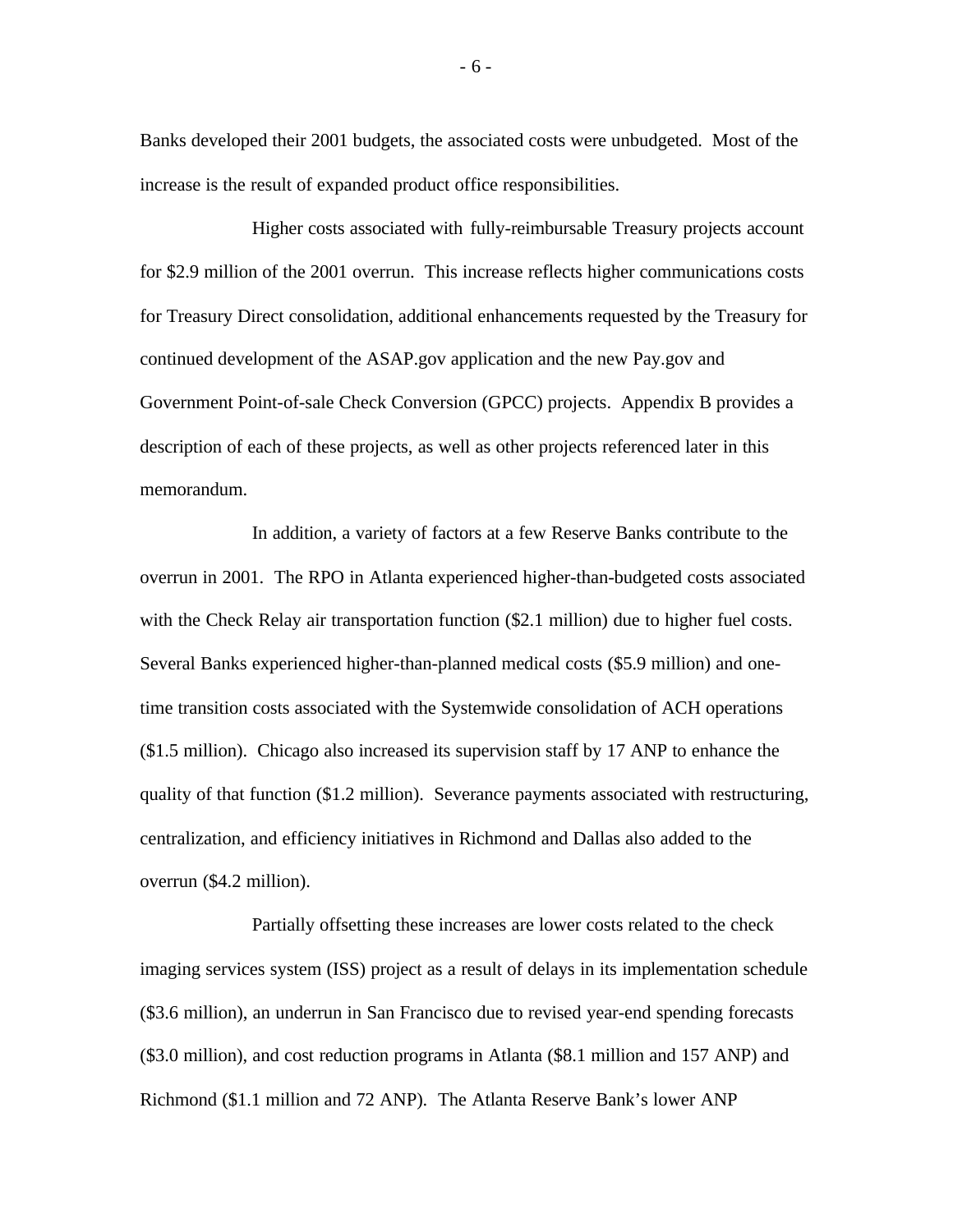projection primarily is the result of not filling planned positions through restructuring, consolidation, and centralization efforts. The majority of Richmond's ANP reduction is the actual separation of staff.

### **THE 2002 BUDGET**

## *2002 SALARY ADMINISTRATION*

Reserve Bank, FRIT, and OEB budgets include \$108.9 million to fund salary administration programs for officers and employees.<sup>5</sup> The budgets include average merit increases of 4.5 percent for officers and 4.3 percent for employees, totaling \$52.0 million, or 48 percent of the total salary administration budget. Variable pay programs, which include cash awards and incentive payments for officers and employees, represent **Figure 1 Salary Administration Components** Retention 3% 4% verance Cash Awards & Incentives  $\left(\begin{array}{ccc} & & \\ & & \end{array}\right)$  Merit 31% 47%

\$33.2 million and are within the thresholds

established by the Board.<sup>6</sup> Promotions,



reclassifications, and market adjustments represent \$16.4 million, retention payments represent \$4.1 million, and severance payments represent \$3.2 million. Merit and other salary-related expenses are in line with public and private sector trends.

<sup>&</sup>lt;sup>5</sup> Salary administration, as shown in Table 9 of Appendix A, represents the budgeted funds that are available to increase compensation to officers and employees in the upcoming year. It does not include adjustments for changes in staffing levels, turnover and lag in hiring, and overtime.

<sup>&</sup>lt;sup>6</sup> Cash awards are payments for exceptional achievements during the year. Incentive payments represent awards for the accomplishment of pre-defined objectives related to specific projects and initiatives.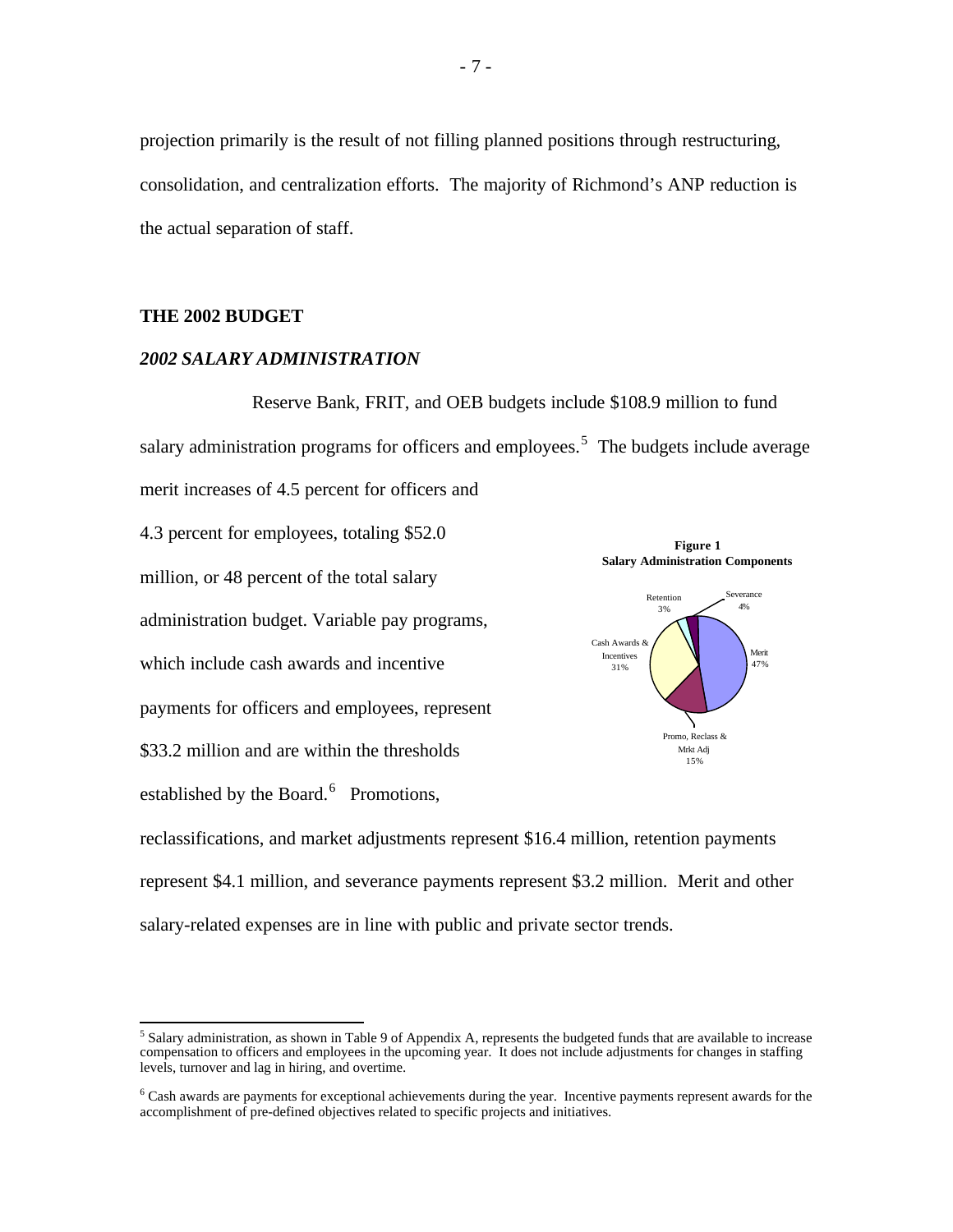Officer incentive payments and cash awards total \$10.2 million or 7.0

percent of officer salary liability.

As shown in Figure 2, officer variable pay continues to show increased funding for incentive-type awards, with one District using the entire variable pay pool for incentive awards. One Bank did not fund the officer incentive/cash award program to the maximum.



Employee incentive payments and cash award funds total \$22.8 million or 2.2 percent of employee salary liability (Figure 3). Consistent with the variable pay

guidelines, three Banks opted to apportion a higher percent of the award funds to the top three grades, with a commensurate reduction in other grade pools. One Bank did not fund the full amount of employee variable pay. The mix between incentive and cash awards



in the employee category continues to be heavily weighted toward cash awards.

Officer turnover in 2002, including retirements, is projected to decrease from an estimate of 5.9 percent in 2001 to 4.0 percent in 2002, ranging from no turnover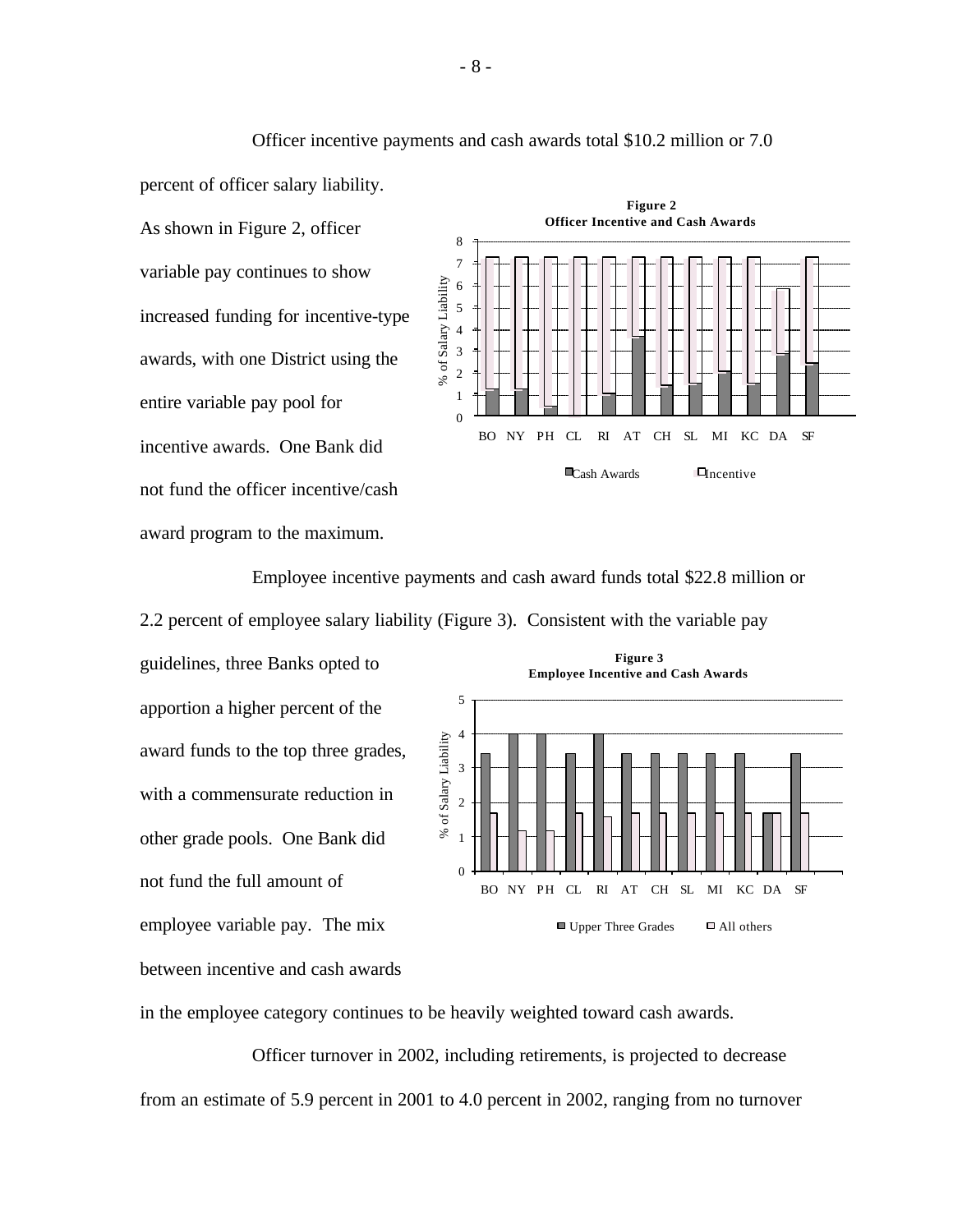(Boston and Kansas City) to 12.3 percent (San Francisco). Employee turnover is projected to increase slightly from 10.9 percent in 2001 to 11.1 percent in 2002, ranging from 8.1 percent (Richmond) to 15.0 percent (Kansas City). Banks are reporting higher turnover in check operations and some professional and technical areas. To assist in retaining employees with critical skills, Reserve Banks plan to maximize variable pay, retention incentives, and other monetary and non-monetary rewards for key officers and employees.

Retirement and other benefit expenses, which account for 15 percent of Reserve Bank budgets, are anticipated to increase by \$31.0 million or 8.9 percent in 2002. Salary-related benefits, such as Social Security and Thrift Plan contributions, will increase 9.7 percent. The increase is primarily related to the combined effect of higher salaries and a change in 2002 to the employer matching component of the System's Thrift Plan (increasing the employer match from 80 percent to 100 percent for employees with at least five years of service). Other factors include higher postretirement and postemployment valuations, which are directly related to changes in actuarial assumptions. Non-salary- related benefits will increase 10.7 percent, primarily due to increases in employer contributions for health benefits (10.2 percent for non-HMO plans, 14.0 percent for HMOs, and 6.2 percent for dental plans). These increases are partially offset by projected savings from the new System prescription drug program.

- 9 -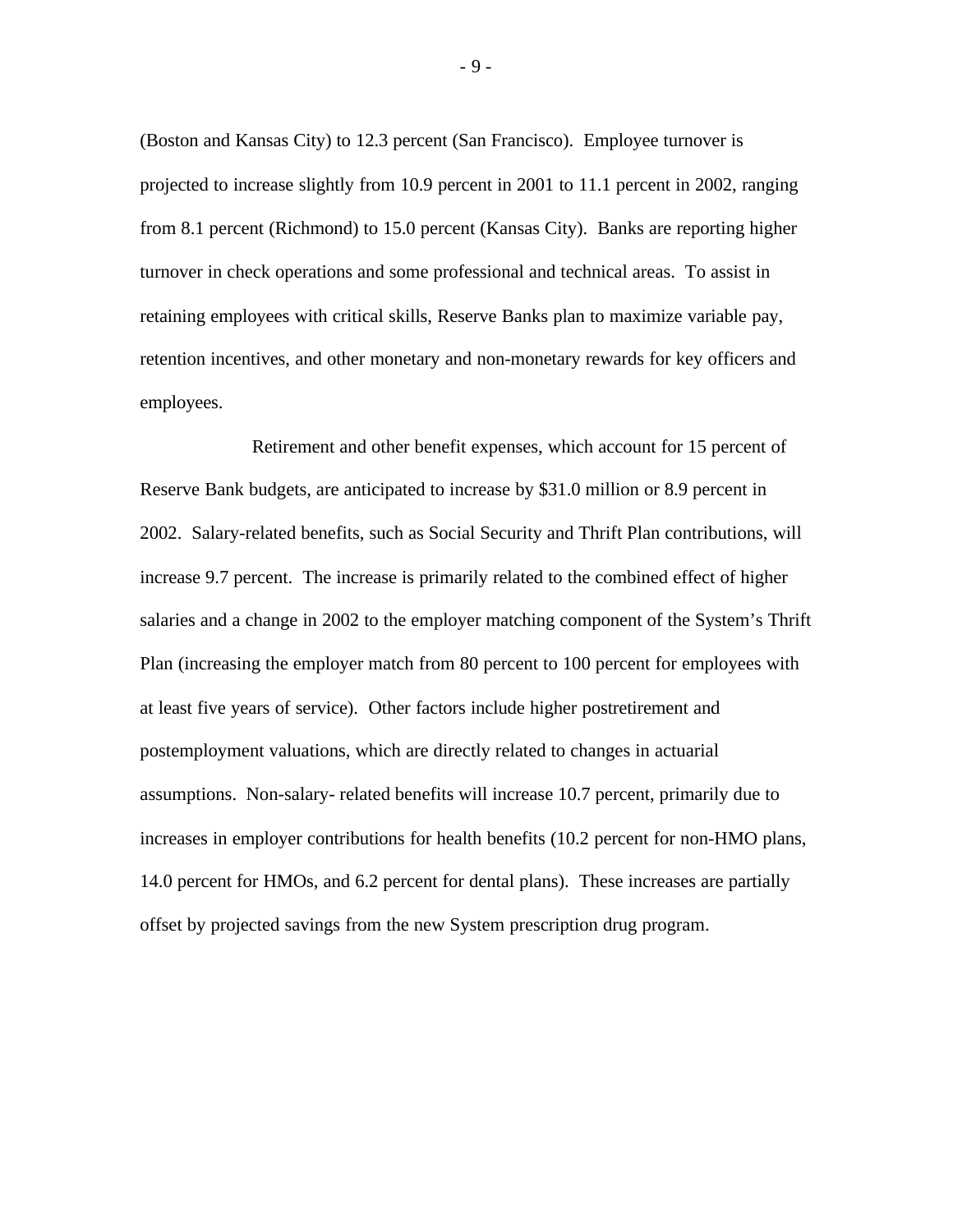#### *INITIATIVES AFFECTING THE 2002 BUDGET*

The 2002 budget provides funding for several initiatives associated with System and local Reserve Bank efforts. These initiatives and budgeted resources are described below and are organized by the operational area benefiting from the initiatives.

### *Initiatives Affecting Fee-Based Services to Financial Institutions*

*Check Modernization*: In 1999, the Federal Reserve Banks, under the leadership of the RPO, initiated four major projects, collectively referred to as check modernization. The four projects – check standardization, enterprise wide adjustments, image services system, and electronic access and delivery – will standardize the check function's operating platform, enable new products to be introduced into the market more quickly, reduce the ongoing costs of operations, and facilitate the move to electronic payments. A brief description of the projects is included in Appendix B, page 35. The 2002 budget for the Reserve Banks includes a total of \$82.4 million in national costs for the check modernization projects and \$23.8 million in local Reserve Bank costs. The budgetary effect of each of the check modernization projects is described below.

Check Standardization: Reserve Banks and FRIT have identified NPSS costs associated with the project totaling \$39.7 million, local Reserve Bank implementation costs of \$22.5 million, and special project costs of \$12.4 million.<sup>7</sup> Local implementation costs vary significantly by District and are determined by the timing of each office's conversion in the forty-five-month implementation schedule.

 $^7$  The check standardization special project includes only the portion of the check standardization project that relates to redundant operational costs and severance and retention payments for staff affected by each Bank's transition to the new check operating environment.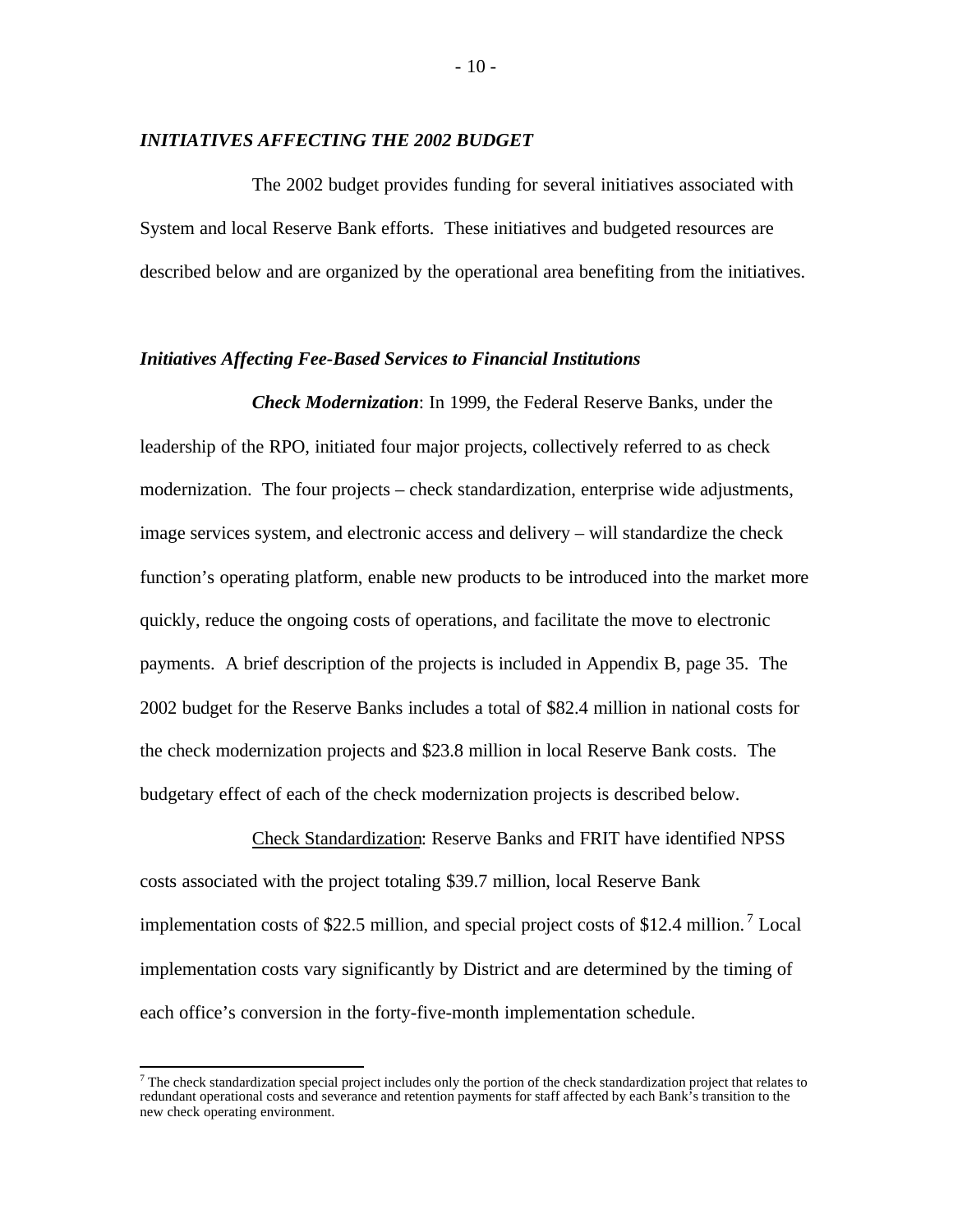Enterprise Wide Adjustments (EWA) System: The 2002 budget includes \$7.7 million in NPSS costs for this project. An additional \$0.5 million has been included by the Banks for local costs associated with the project. San Francisco has responsibility for the development and Systemwide implementation of EWA. Twenty-five offices had converted to EWA by the end of 2000. Today, thirty-seven adjustment offices are relying on EWA for check adjustments processing and the remaining offices are scheduled to convert during 2002. In late 2002 and early 2003, the servers that support EWA are scheduled to migrate to FRIT.

Imaging Services System (ISS): The 2002 budget includes NPSS costs of \$15.5 million and local Reserve Bank costs of \$0.4 million for this project. Boston provides management for the ISS project, which will convert the Federal Reserve's currently diverse and decentralized commercial image archive systems to a standard, centrally-managed national image archive. As the project management site, Boston began staffing an ISS centralized business administration function (CBAF) in 2001 that will support ongoing operations after ISS implementation. Three Reserve Bank offices – Cleveland, Minneapolis, and Philadelphia – will serve as regional archive sites for the System. The Cleveland archive is scheduled to be ready for production by year-end 2001; almost a year later than originally planned due to software vendor delays.

Check Electronic Access and Delivery (CEAD): The 2002 budget includes NPSS costs of \$7.0 million and local Reserve Bank costs of \$0.4 million for the project. The Dallas Bank has been assigned responsibility for development of this application. The System began converting customers to CEAD under a controlled rollout in July 2001.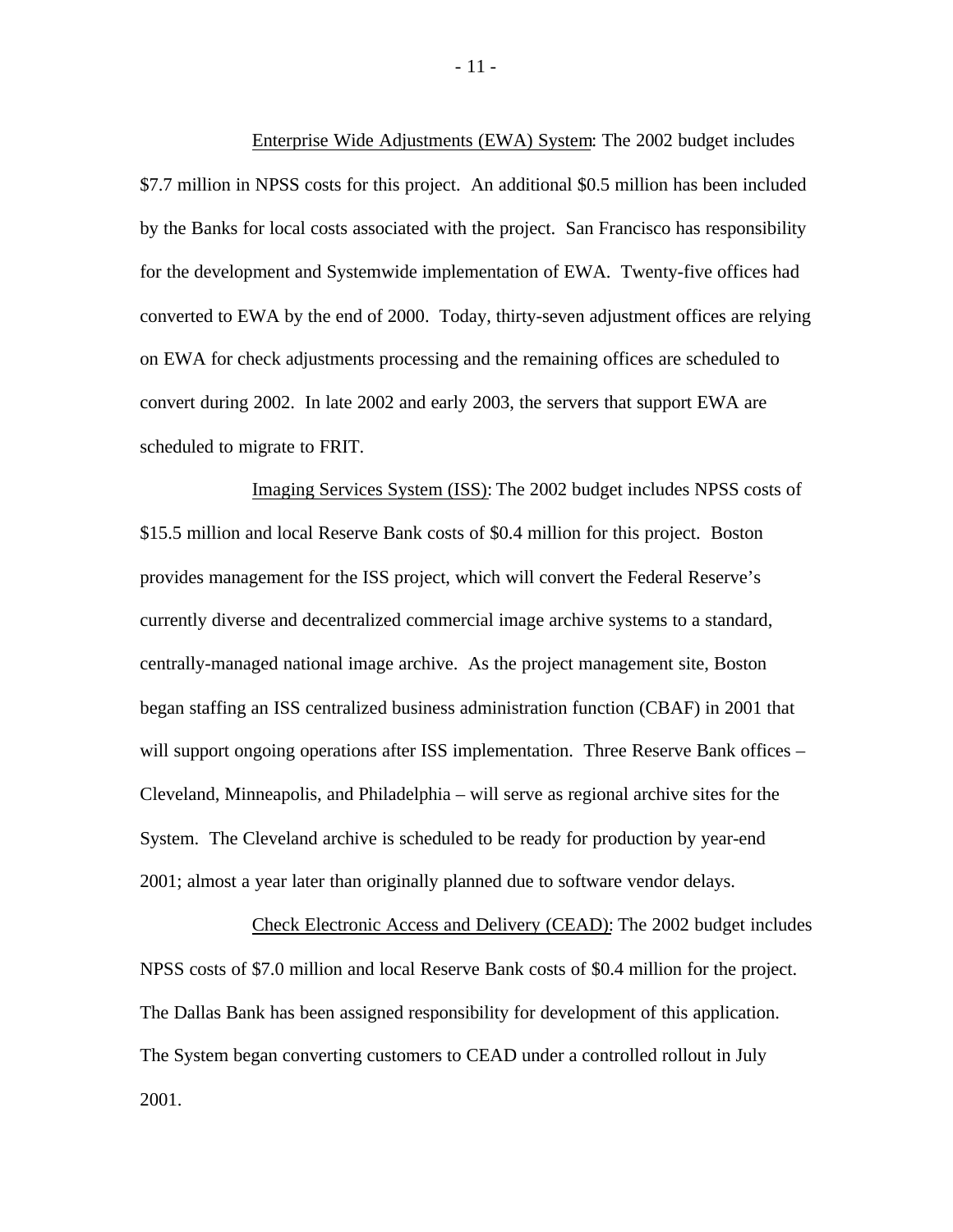*Wholesale Payments Consolidations:* The 2002 budget includes net cost reductions of \$4.9 million in the funds transfer area and nearly \$1.4 million in the bookentry securities service related to the Wholesale Payment Product Office's (WPPO) continued consolidation efforts. This consolidation effort also is expected to result in a 16 ANP reduction in 2002. In 1999, off-line transfer services were consolidated to Boston and Kansas City. In the fourth quarter of 2001, the WPPO began consolidating the on-line support and related administrative functions for the funds transfer and bookentry securities transfer services to these two sites. In addition, computer interface customer testing is being consolidated in New York, where the majority of customers that use this service are located. These consolidations will reduce costs across the System by standardizing the provision of the service while improving service quality. Consolidations are scheduled for completion in the third quarter of 2002.

*ACH Consolidation:* Early in 2001, the RPO announced the consolidation of ACH operations resulting in 2002 budget savings of \$8.8 million and 37 ANP. The Atlanta and Minneapolis Banks, sites of the RPO and the ACH CBAF, respectively, were designated as the System's two processing sites. Atlanta is responsible for seven Districts, and Minneapolis will process work for five Districts.

#### *Initiatives Affecting Services Provided to the Treasury And Government Agencies*

*Treasury Initiatives:* Five Districts identified projects for the Treasury that in the aggregate are projected to increase by \$9.1 million and add 5 ANP. The Treasury reimburses Reserve Banks for project development costs. These projects include the Treasury Check Information System (TCIS), Pay.gov, GPCC, Intra-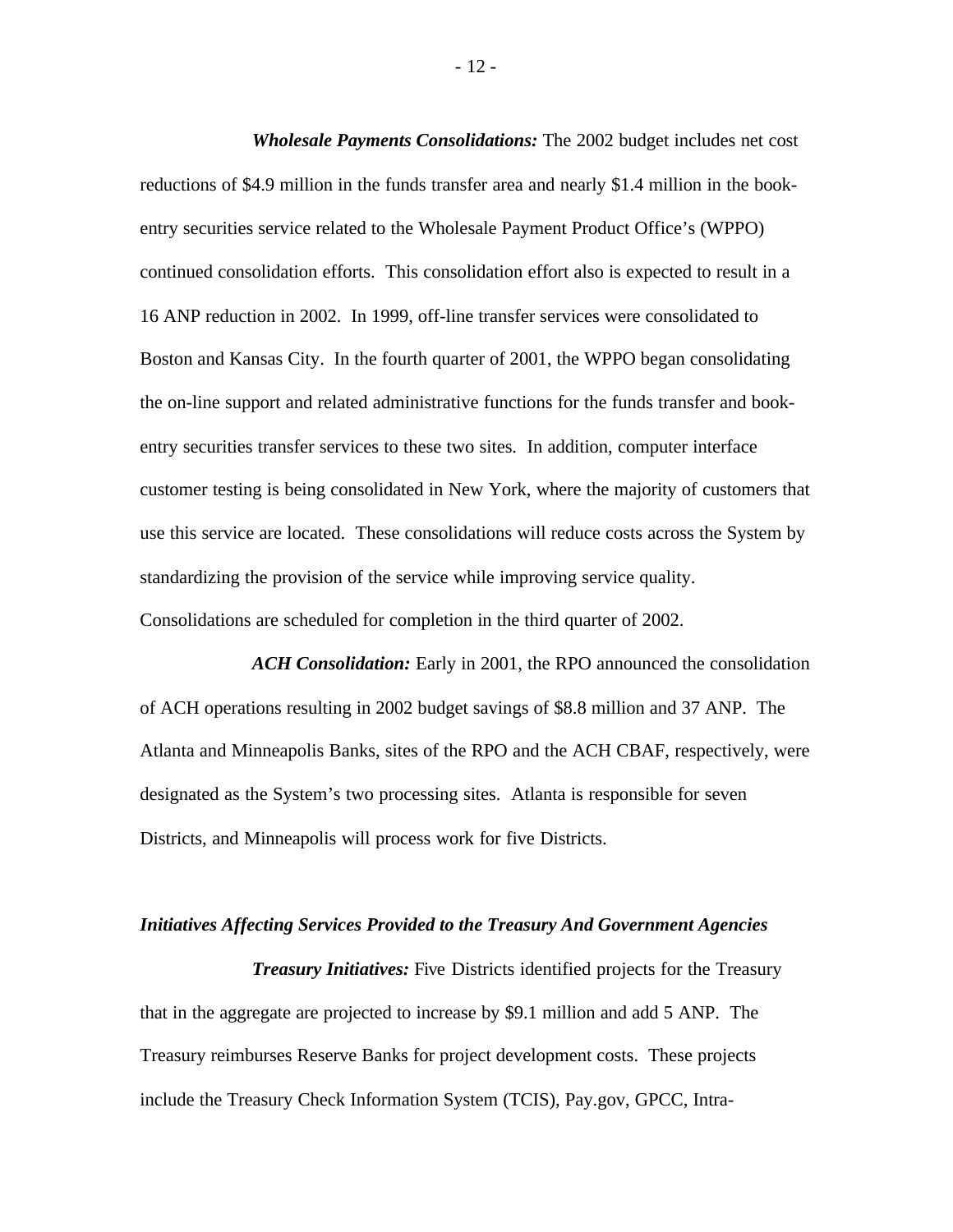government Payment and Collection System, Automated Standard Application for Payment (ASAP), and Treasury Web Application Infrastructure (TWAI).

## *Initiatives Affecting Central Bank Services<sup>8</sup>*

*Cash Initiatives*: Three Districts identified cash initiatives, resulting in an increase in costs of \$5.7 million and 10 ANP. The increased costs are primarily the result of the full-year effect of opening the new Phoenix operations center in September 2001. To a lesser degree, the addition of processing shifts at the Atlanta and Dallas Banks and costs associated with volume increases in the Atlanta and San Francisco Districts are contributing to growth in this area.

*Supervision and Regulation*: Initiatives affecting the supervision and regulation function are projected to add \$5.1 million and 37 ANP in 2002. Additional resources are needed to address the growth in state member banks, increased responsibilities to supervise Large Complex Banking Organizations, and the full-year effect of 2001 staff increases. These initiatives are concentrated in the Richmond, Chicago, Kansas City, and San Francisco Districts.

### *Initiatives Affecting Cross-Functional Areas*

*Targeted Staff Reductions:* Ten Districts identified savings totaling \$66.0 million and staff reductions of 392 ANP associated with ongoing or planned initiatives to improve productivity, streamline operations, and reduce discretionary expenditures. The

<sup>&</sup>lt;sup>8</sup> Central Bank Services is composed of Monetary & Economic Policy, Services to Financial Institutions and the Public, and Supervision and Regulation.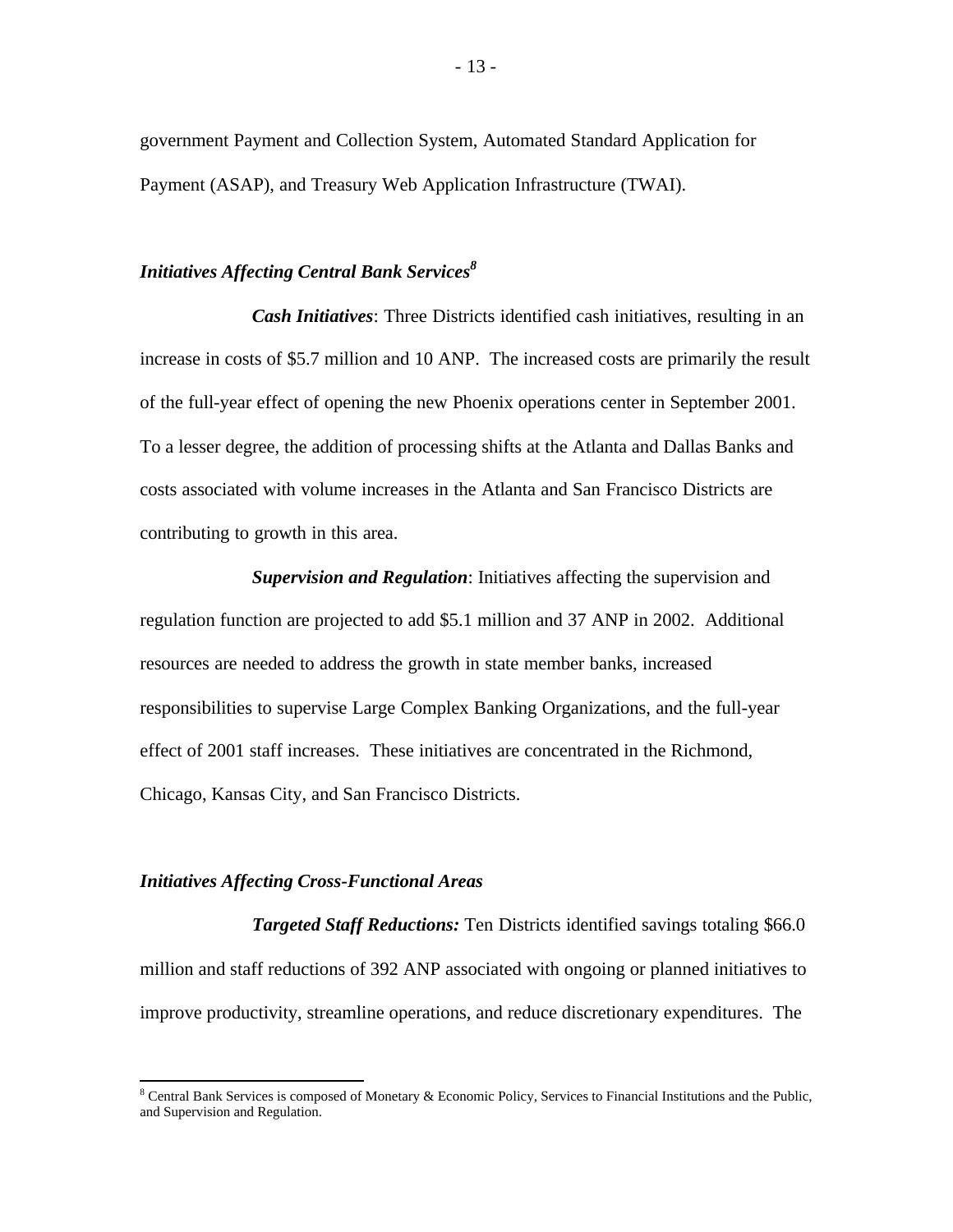majority of the staff reductions are in Reserve Bank support and overhead areas, including information technology, financial management, administrative services, personnel services, and business development. Targeted reductions in discretionary expenditures include areas such as equipment, travel, training and education, and food service operations.

*Security Enhancements:* The budgets include \$50.3 million to enhance security at the Reserve Banks, an increase of \$11.4 million from estimated 2001 expenses. About half of the increase is associated with salary-related expenses for additional staff. Also included in this increase are expenses for security screening equipment and depreciation from various security-related building projects.

#### **RISKS IN THE 2002 BUDGET**

Reserve Banks have noted several common risks associated with the 2002 budgets. A number of Banks believe that cost reduction initiatives, necessary to meet System business owner guidance, may pose some risk to the budget. During the 2002 Reserve Bank Budget Outlook (RBBO) process, System business leaders, such as the product offices and oversight committees, provided spending targets for their respective areas. Because this was the first year this approach was used in the RBBO process, targets provided varying levels of detail. The need to tighten spending, however, is reflected in most Reserve Bank budgets, and many Districts outline efficiency initiatives to achieve spending targets. Many of the efficiency initiatives include staff reductions through attrition. If attrition is not sufficient to address the staff reductions, there is a risk that a limited amount of unbudgeted severance may be required.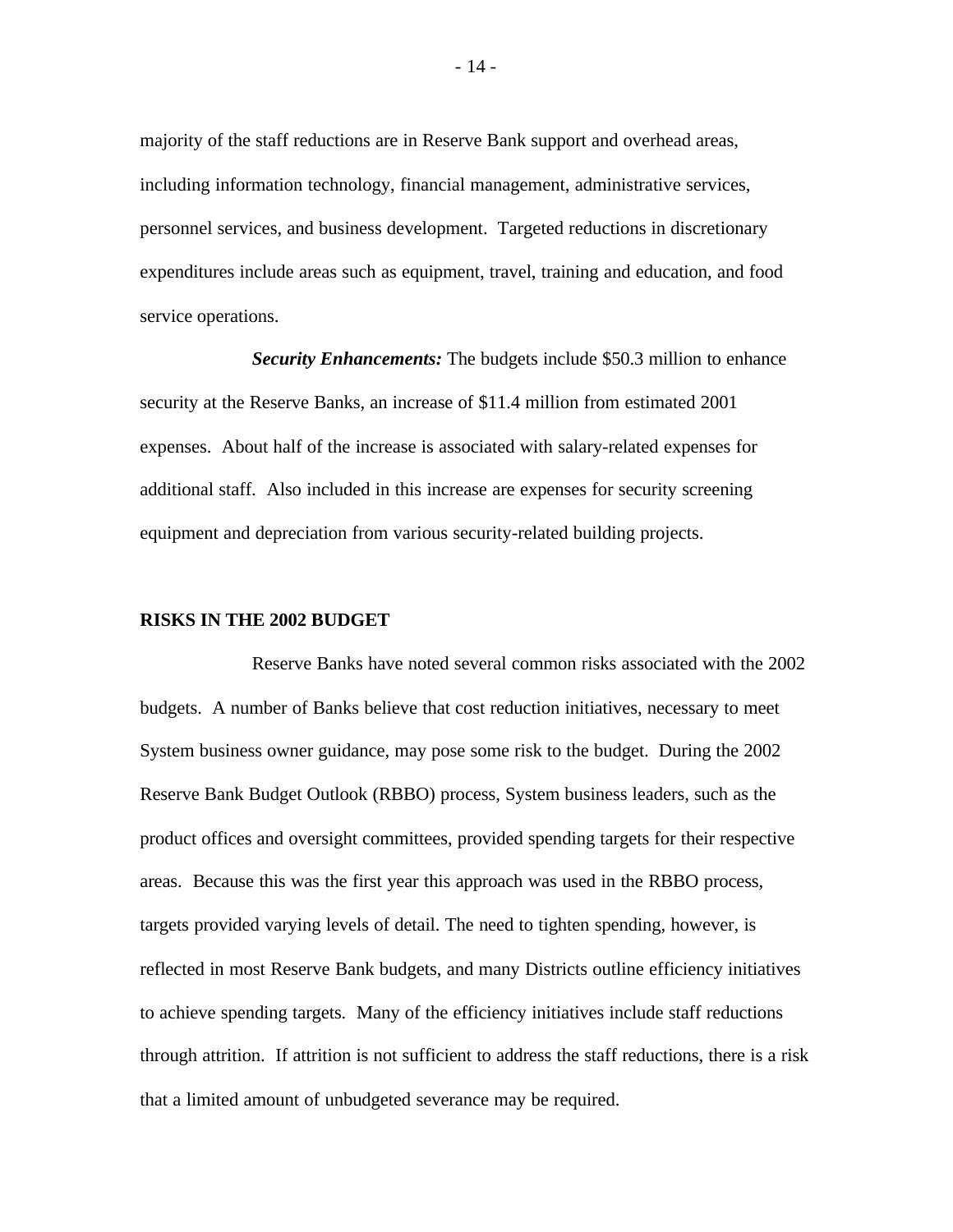The check modernization projects continue to present budget risks. Delays associated with the ISS project have resulted in shifts in resources from 2001 to 2002. Similar pressures exist with the check standardization project. In addition to potential resource diversions, delays in project schedules could result in higher-thanprojected staffing, equipment, and software costs. The expense associated with this risk varies by Bank and is dependent upon each Bank's position in the transition schedule. Following conversion, unforeseen problems, such as the inability to stabilize operations, could present additional risk.

There is also some risk in the supervision and regulation function. Most prevalent are concerns that additional resources could be needed if examination requirements exceed those already factored into the budgets. Tight labor markets have presented challenges for Reserve Banks to fill these positions. With the exception of highly-specialized positions, however, Banks recently have reported greater success in hiring examiners primarily due to softening labor markets. In addition, the supervision function is sharing more resources and specialized skills across Districts.

The Reserve Banks currently are in the process of conducting a post-September 11 assessment, with a focus on further improving the robustness and resiliency of critical Federal Reserve functions. Funding needed to implement recommendations that may arise from this assessment has not been included in the budgets. In addition, the Reserve Banks' 2002 budgets include early estimates of the expense and capital funding that will be required to enhance the overall physical security of the Banks. As Reserve Banks finalize these plans, additional resources may be required.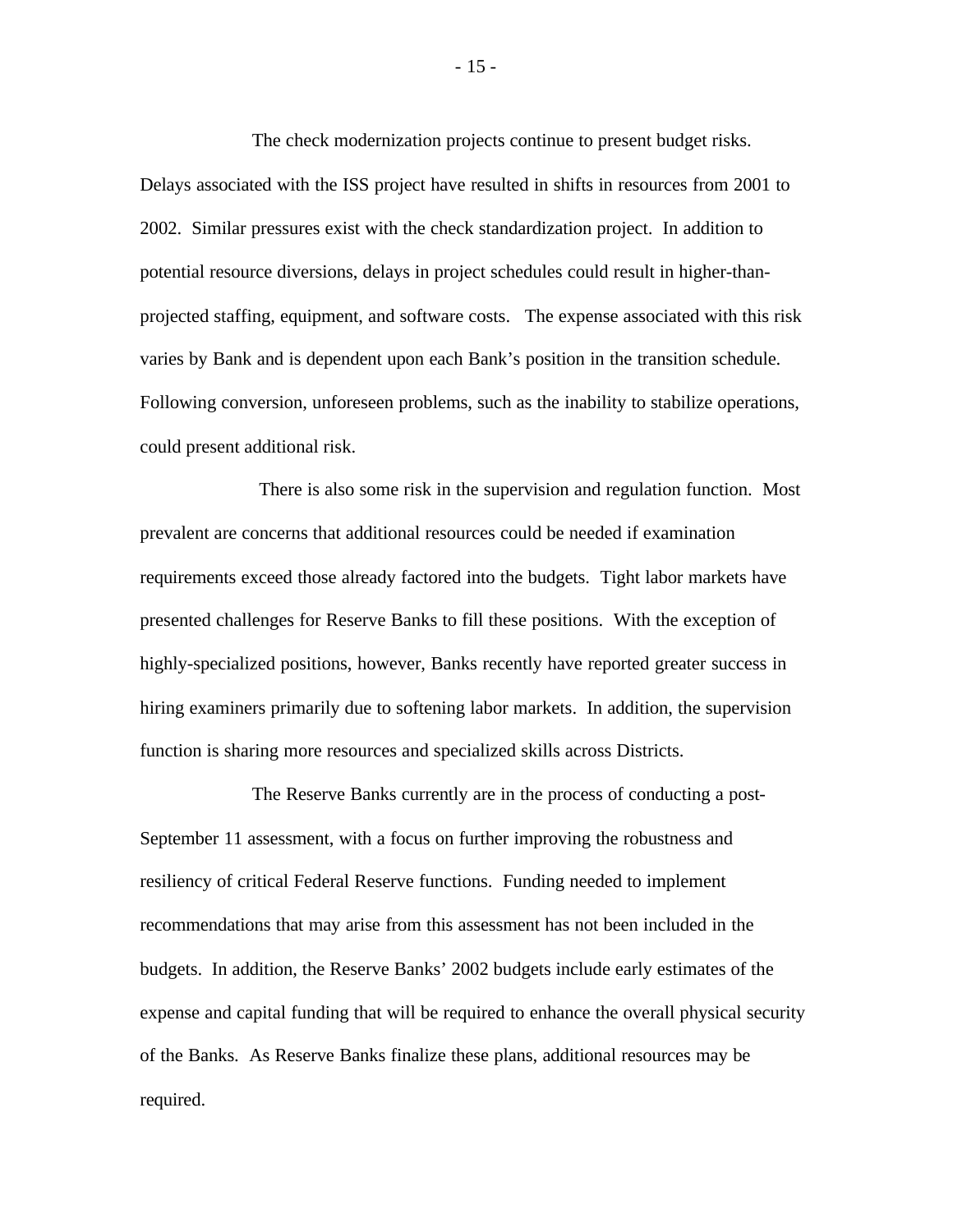### **CAPITAL PLAN**

The 2002 capital budget submitted by the Reserve Banks, FRIT, and OEB totals \$375.1 million. The budget includes \$338.3 million for the Banks, \$33.5 million for FRIT, and \$3.3 million for the OEB. Tables 10 and 11 in Appendix A provide detail of capital expenditures by District and asset classification.

As in previous years, the 2002 capital budgets include funding for projects that support the strategic direction outlined in the plans of the Reserve Banks, FRIT, and OEB. These strategic goals include improving operational efficiency and effectiveness, improving services to Bank customers, and providing a safe, quality work environment. In support of these strategies, the 2002 budget contains four major categories of capital outlays: building and facility improvements, including security enhancements; automation and communications-related initiatives; payment service improvements; and cash services initiatives.

The proposed capital budget includes an estimated \$220.7 million for **building-related projects and facility improvements**. These projects are geared toward renovation, modernization or replacement of physical facilities, and replacement or upgrading of critical systems. Building initiatives include several building projects in New York, including the continuation of the multi-year, floor-by-floor modernization of the Head Office building, and various other building and leasehold improvements. Budgets also include funding for the Houston Branch new building project in the Eleventh District, major floor renovations in Chicago, and remodeling of the San Francisco office lobby. In addition to the larger projects described, funding is also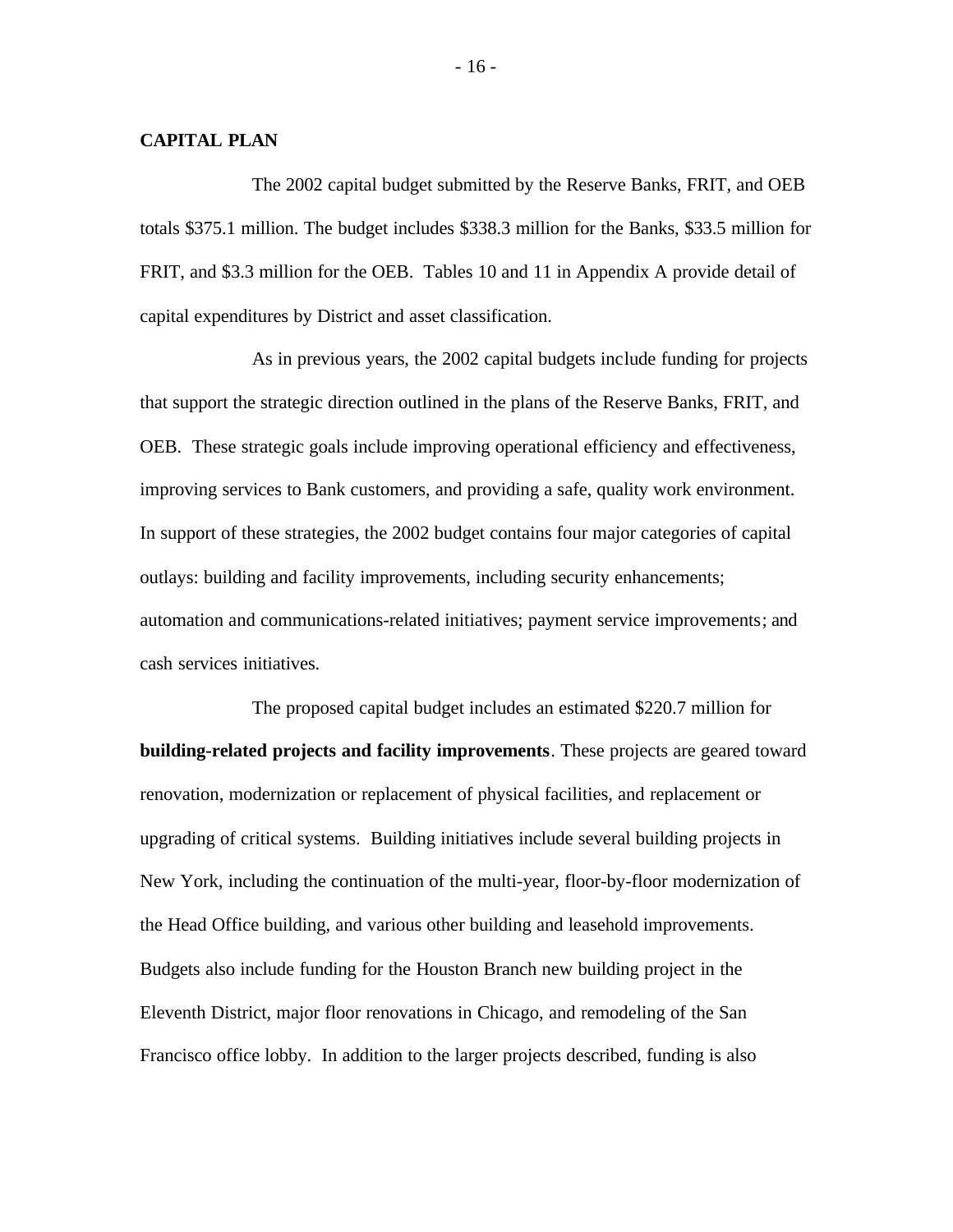provided for security enhancements, replacement of routine building-related equipment, and furniture and fixture replacements.

The proposed capital budget includes \$75.9 million in funding for major **automation and communications initiatives**. These initiatives do not include the automation components of building, payment systems, or cash services initiatives that are discussed separately. The strategic directions outlined in the individual Bank budgets include enhanced technological capabilities, the continued implementation of LAN technology, and the development of common office environments and web-based applications.

Of the total automation-related outlays, FRIT projects and acquisitions account for \$27.8 million. FRIT's 2002 capital plan includes outlays for FEDNET modernization, a CPU replacement project, and various software and hardware upgrades and enhancements. Aside from FRIT, major automation-related projects include \$10.3 million for server equipment primarily in New York and Atlanta, \$5.1 million for additional phases of the Transaction Processing System and the Foreign Processing System projects in New York, \$2.1 million for telecommunication equipment upgrades and internet gateway/directory services in Boston, and \$1.5 million for local area network upgrades in Philadelphia.

The automation total also includes \$11.9 million in capital for reimbursable Treasury initiatives, including the TWAI project, TCIS, and the Savings Bond Architecture Project (SnAP). The largest share of the remaining funds supports the Districts' distributed technology strategies.

- 17 -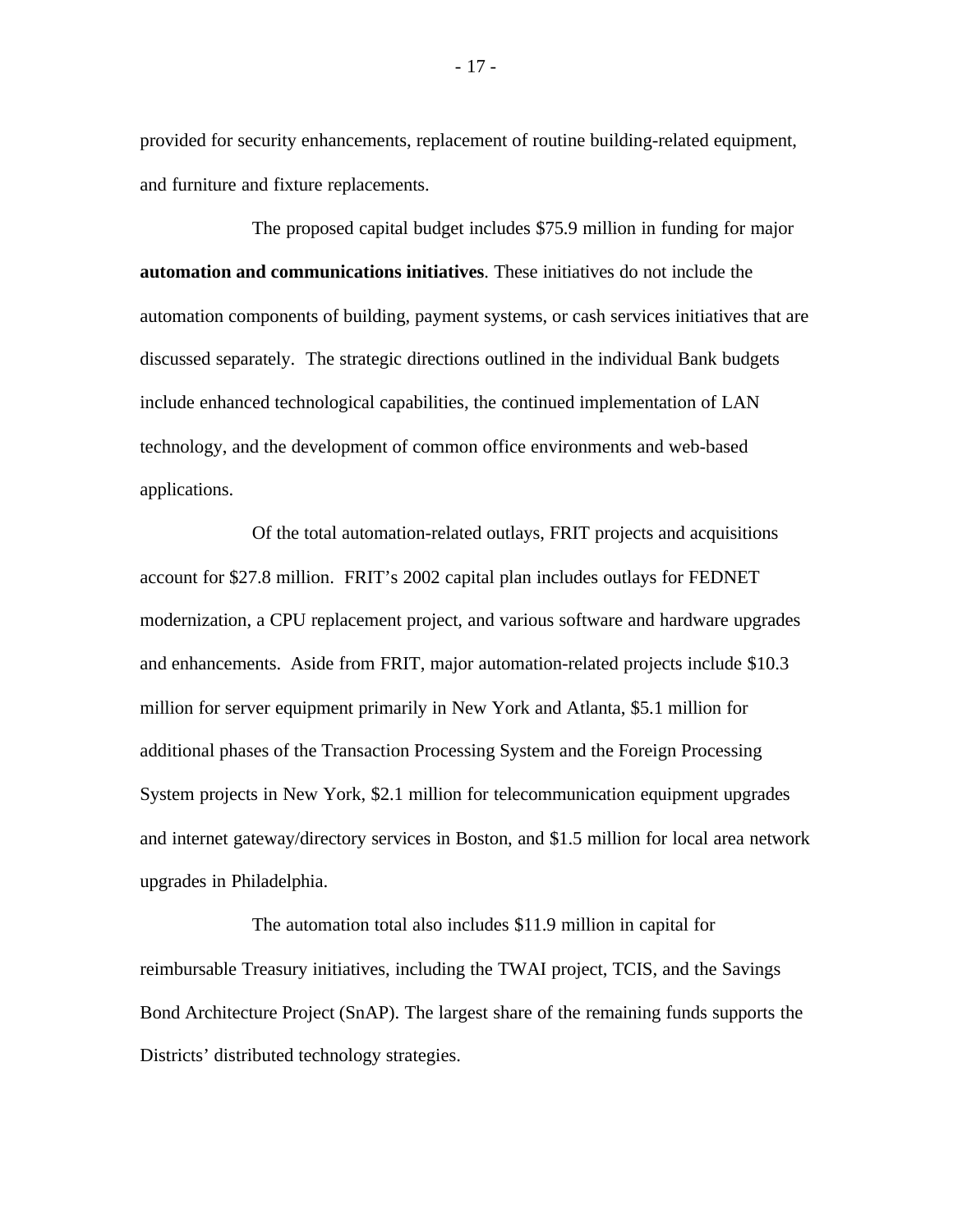The 2002 capital budget includes \$43.8 million for **initiatives related to payment system improvement**. These initiatives include \$5.7 million in FRIT's budget for hardware, software, and network components for the ISS and check standardization projects. The remaining funds support other national and local initiatives associated with the check modernization projects, the acquisition and installation of high-speed check imaging equipment and software, and check reader/sorter and endorser replacements. Many aspects of these initiatives are underway in a majority of the Districts.

Outlays of \$34.7 million have been included in the capital budget for **cash services initiatives**. In 2002, Bank budgets include \$27.1 million for the Boardapproved cash project that includes installation of new sensors and scanners on all currency processing machines. In addition, San Francisco has included \$4.1 million for an inventory management system.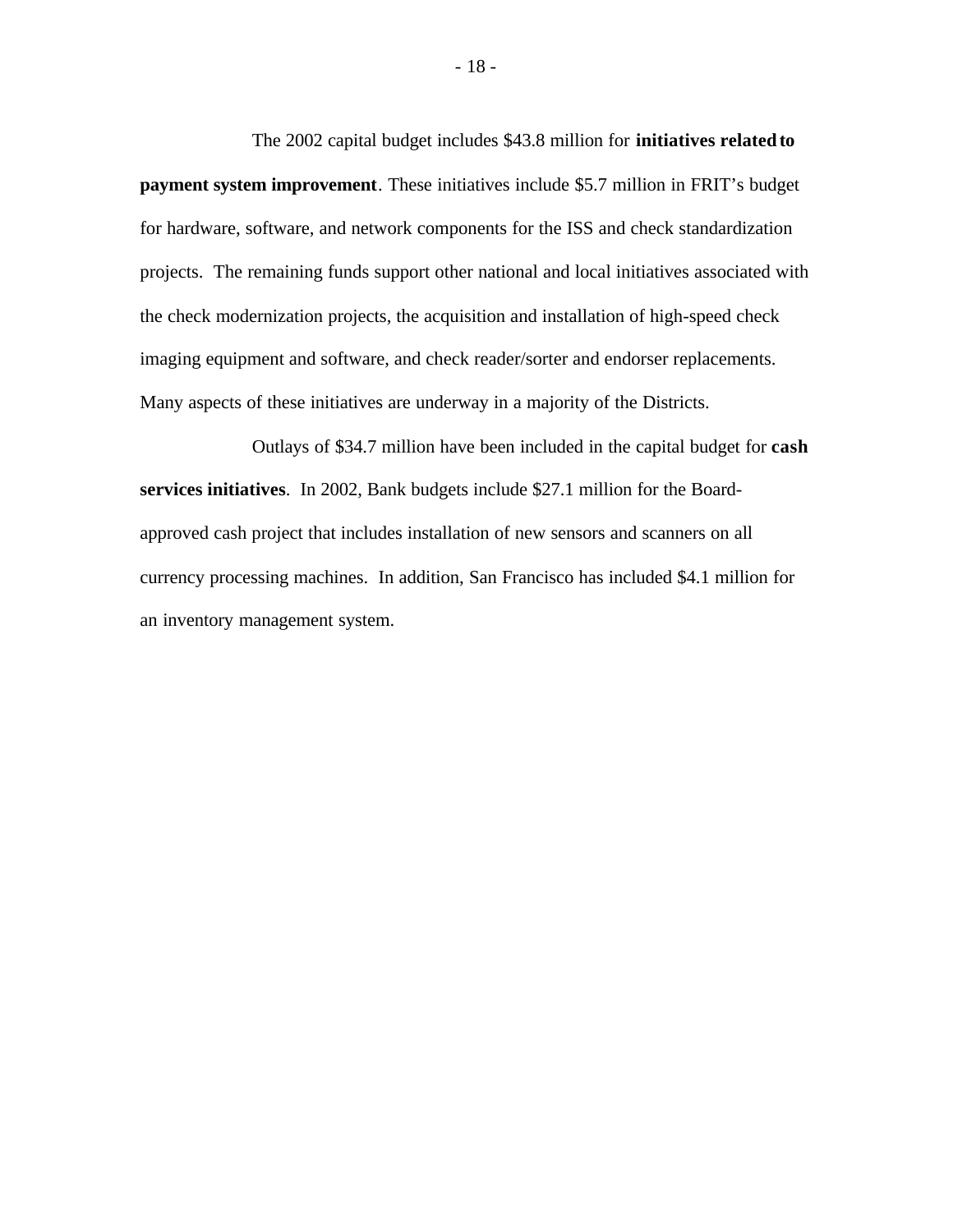### ATTACHMENT 2

### TO THE PRESIDENT OF EACH FEDERAL RESERVE BANK

Dear \_\_\_\_\_\_\_\_\_:

The Board of Governors has approved the Federal Reserve Bank of \_\_\_\_\_\_\_\_\_\_\_ 2002 expense budget of \$\_\_\_\_\_\_\_\_\_\_. The Board has also approved your District's 2002 capital budget of \$\_\_\_\_\_\_\_\_\_ with the understanding that approval of actual outlays for building and equipment purchases will be in accordance with the Board's Policies and Guidelines Concerning Reserve Bank Operations (S-2602).

The Board approved a 2002 budget for all Reserve Banks totaling \$2,580.2 million, a 4.8 percent increase over 2001 estimated expenses. The budget includes \$12.4 million for the check standardization special project.

The Board recognizes the difficult decisions that each Reserve Bank has made this year. The Board also recognizes that each Reserve Bank has been challenged to make trade-offs so that continued improvements in productivity can be achieved in 2002 and beyond.

As in the past, you are asked to keep the Board informed of any major changes anticipated in the spending plans for 2002 in accordance with S-2602. Please notify us as soon as possible should any major changes occur that affect your resource needs.

Very truly yours,

Jennifer J. Johnson Secretary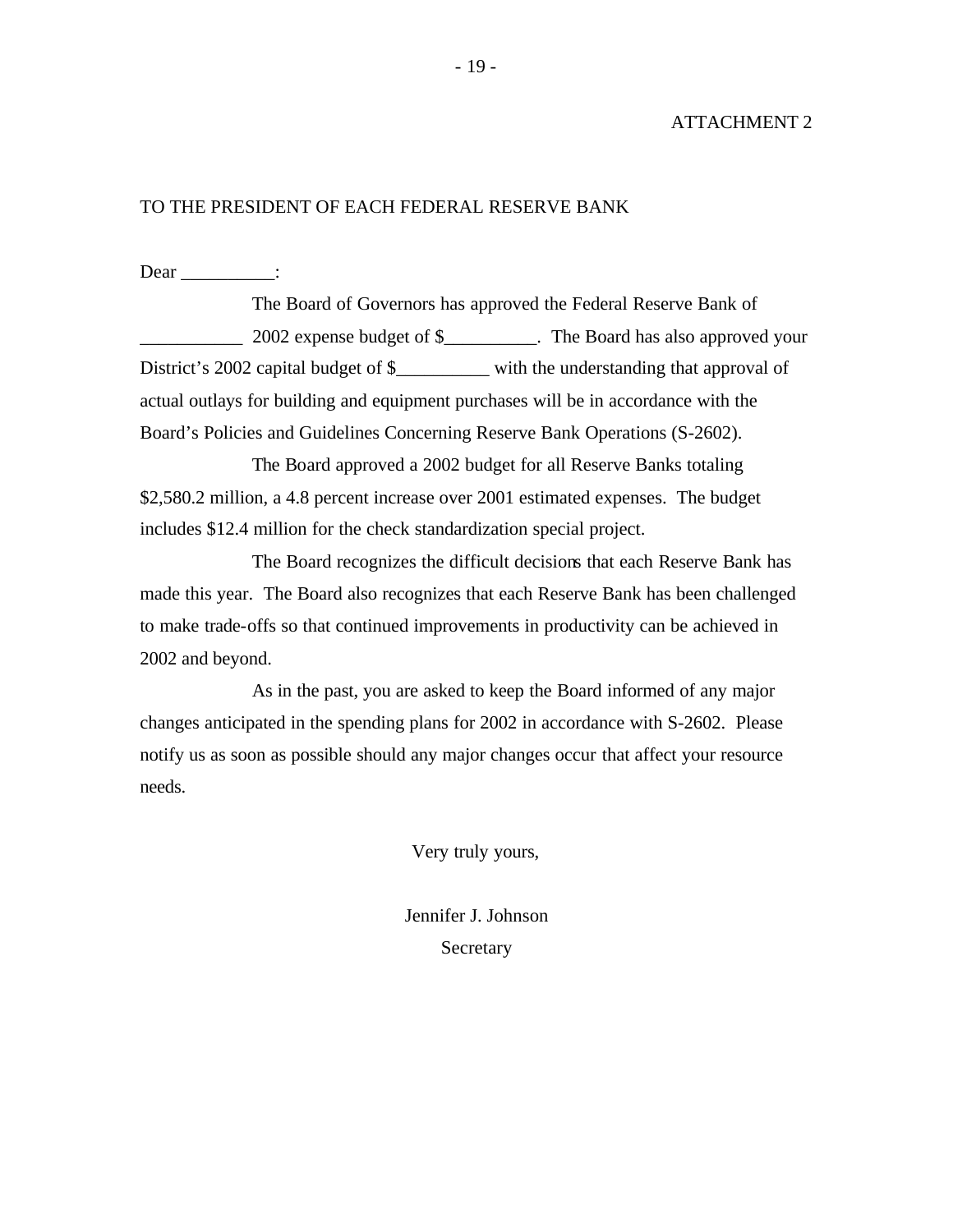### ATTACHMENT 3

## TO THE DIRECTOR OF FEDERAL RESERVE INFORMATION TECHNOLOGY

Dear Mr. Summers:

The Board of Governors has approved the FRIT 2002 expense budget of \$195.1 million and special project budget totaling \$5.3 million. The Board has also approved your 2002 capital budget of \$33.5 million, with the understanding that approval of actual outlays for building and equipment purchases will be in accordance with the Board's Policies and Guidelines Concerning Reserve Bank Operations (S-2602).

The Board approved a 2002 budget for all Reserve Banks totaling \$2,580.2 million, a 4.8 percent increase over 2001 estimated expenses. The budget includes \$12.4 million for the check standardization special project.

As in the past, you are asked to keep the Board informed of any major changes anticipated in the spending plans for 2002 in accordance with S-2602. Please notify us as soon as possible should any major changes occur that affect your resource needs.

Very truly yours,

Jennifer J. Johnson Secretary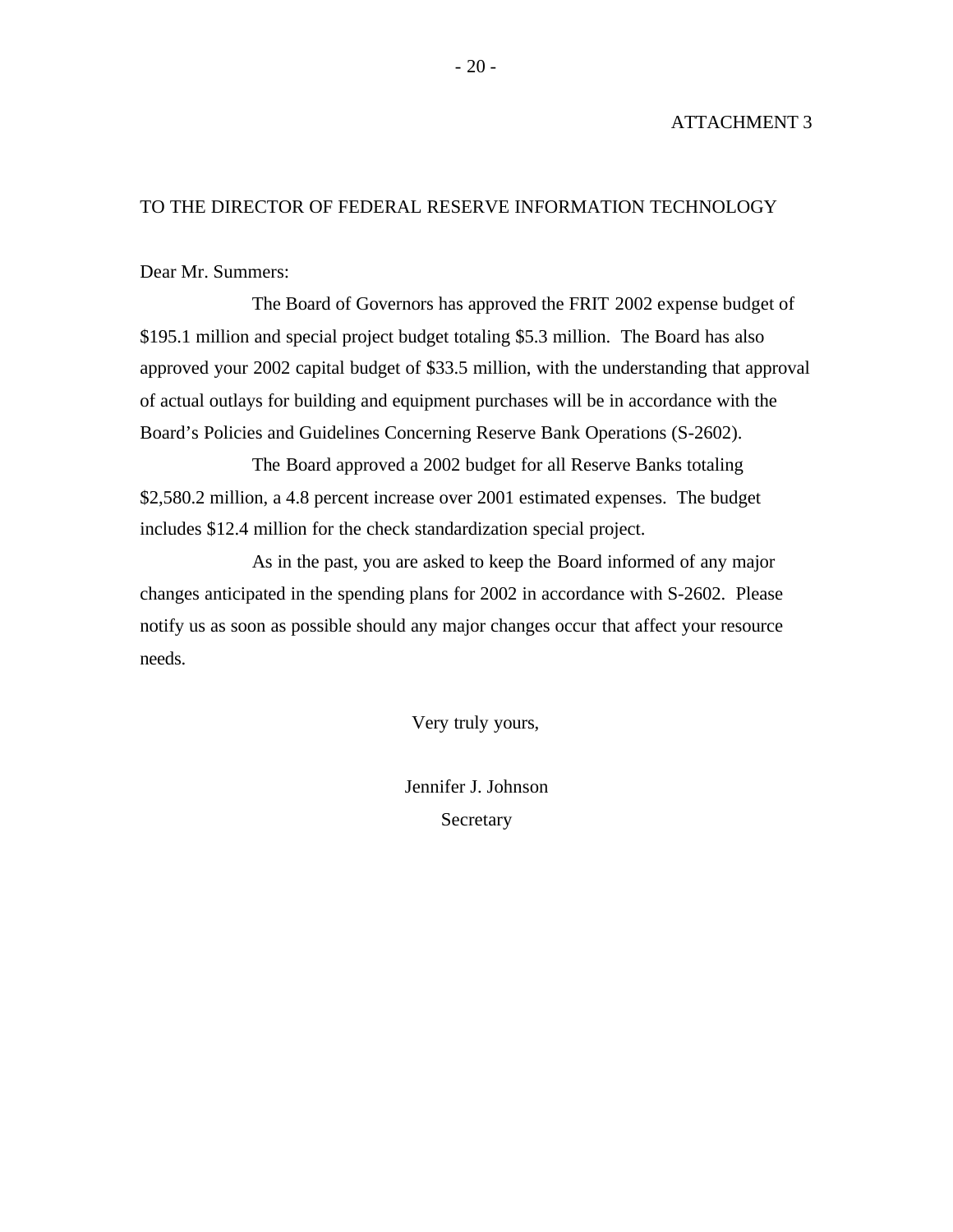### ATTACHMENT 4

## TO THE EXECUTIVE DIRECTOR OF THE OFFICE OF EMPLOYEE BENEFITS

Dear Mr. Donovan:

The Board of Governors has approved the Office of Employee Benefits' 2002 expense budget of \$36.2 million. The Board has also approved your 2002 capital budget of \$3.3 million, with the understanding that approval of actual outlays for building and equipment purchases will be in accordance with the Board's Policies and Guidelines Concerning Reserve Bank Operations (S-2602). The Board approved a 2002 budget for all Reserve Banks totaling \$2,580.2 million, a 4.8 percent increase over 2001 estimated expenses.

As in the past, you are asked to keep the Board informed of any major changes anticipated in the spending plans for 2002 in accordance with S-2602. Please notify us as soon as possible should any major changes occur that affect your resource needs.

Very truly yours,

Jennifer J. Johnson Secretary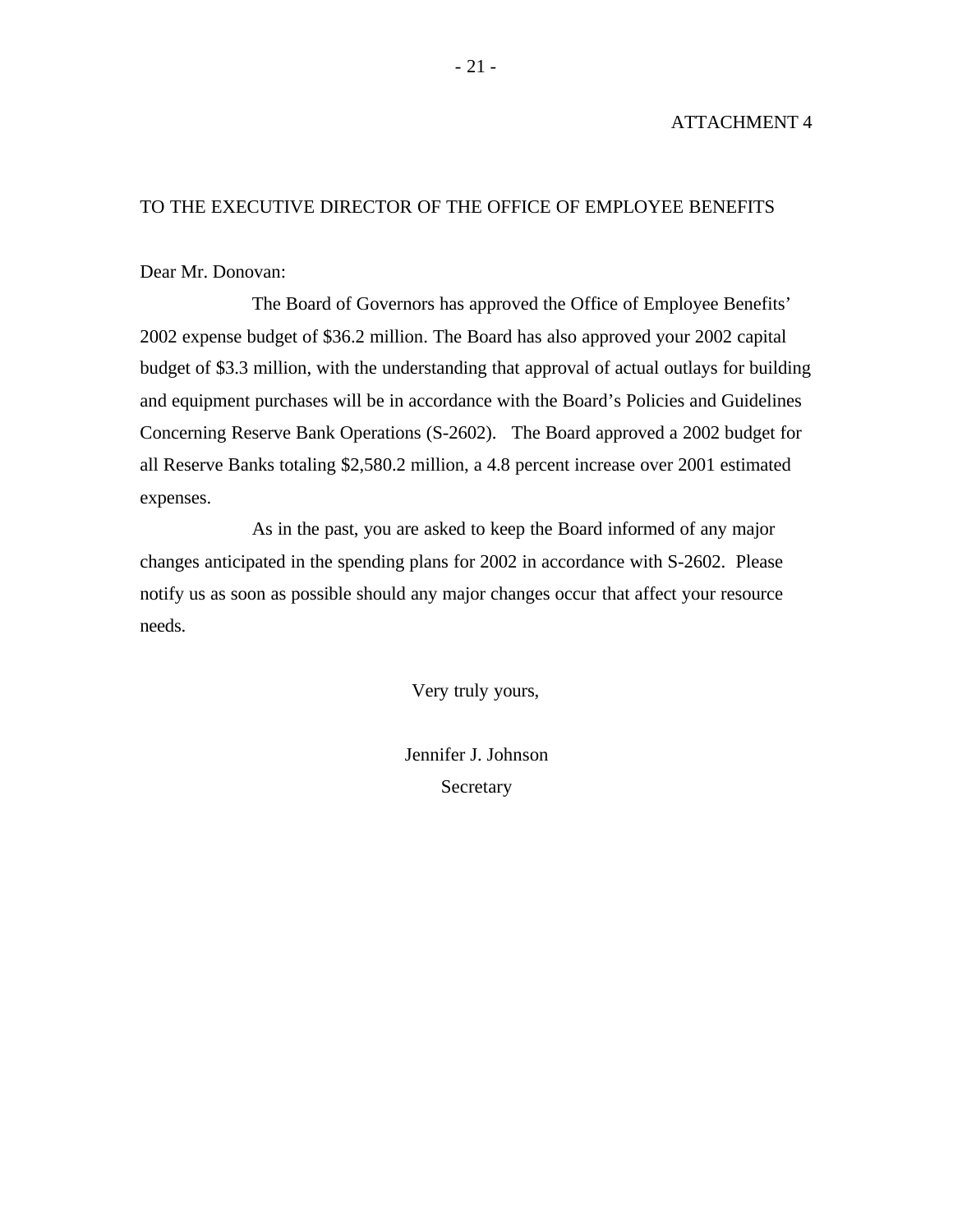## **APPENDIX A Statistical Supplement**

| Table 1  | Total Expenses of the FR Banks, by District                                                    |
|----------|------------------------------------------------------------------------------------------------|
| Table 2  | Total Employment of the FR Banks, FRIT, and OEB by District                                    |
| Table 3  | Total Expenses of the FR Banks, by Service Line                                                |
| Table 4  | Total Employment of the FR Banks, by Service Line                                              |
| Table 5  | Total Expenses of the FR Banks, by District (Current Year)<br>Performance)                     |
| Table 6  | Total Employment of the FR Banks, FRIT, and OEB by District<br>(Current Year Performance)      |
| Table 7  | Total Expense of FR Banks, by Service Line (Current Year)<br>Performance                       |
| Table 8  | Total Employment of FR Banks, by Service Line (Current Year)<br>Performance)                   |
| Table 9  | Salary Administration Expenses of the FR Banks, FRIT, and OEB<br><b>Officers and Employees</b> |
| Table 9  | Capital Outlays of the FR Banks, FRIT, and OEB by District                                     |
| Table 10 | Capital Outlays of the FR Banks, FRIT, and OEB by Asset<br>Classification                      |

Note: In the following tables, components may not add to totals because of rounding. Table-to-table comparisons may also differ due to rounding.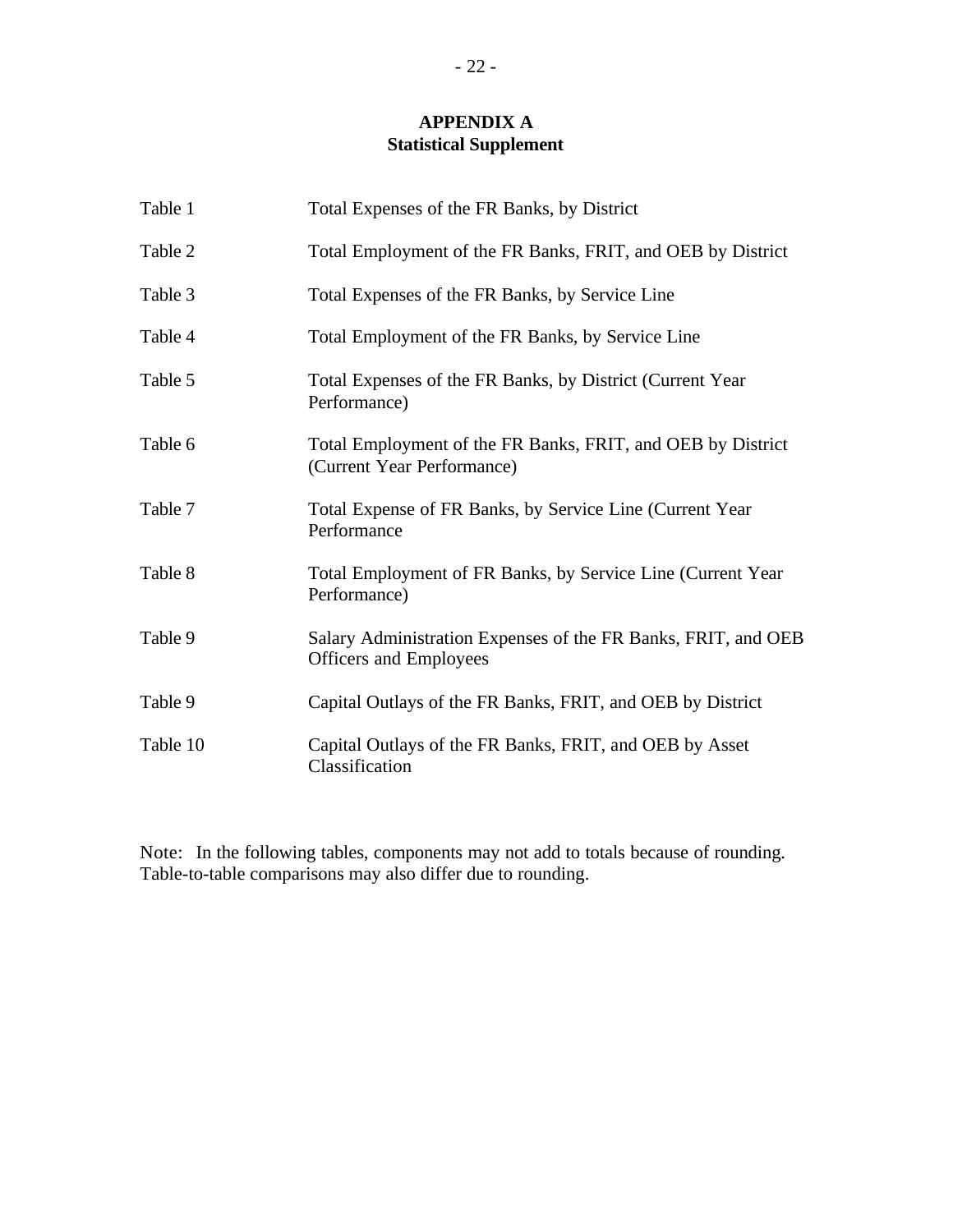## **TOTAL EXPENSES OF THE FEDERAL RESERVE BANKS by District, 2001 and 2002**

## **(Dollars in Thousands)**

|                        | 2001            | 2002          | <b>Change</b> |          |
|------------------------|-----------------|---------------|---------------|----------|
| <b>District</b>        | <b>Estimate</b> | <b>Budget</b> | <b>Amount</b> | Percent  |
| <b>Boston</b>          | 145,356         | 155,701       | 10,345        | 7.1%     |
| New York               | 490,179         | 508,994       | 18,816        | 3.8%     |
| Philadelphia           | 120,743         | 125,751       | 5,008         | 4.1%     |
| Cleveland              | 129,413         | 138,766       | 9,353         | 7.2%     |
| Richmond               | 194,906         | 198,829       | 3,924         | 2.0%     |
| Atlanta                | 284,111         | 298,857       | 14,746        | 5.2%     |
| Chicago                | 236,690         | 244,842       | 8,152         | 3.4%     |
| St. Louis              | 128,164         | 139,348       | 11,184        | 8.7%     |
| Minneapolis            | 144,707         | 145,083       | 375           | 0.3%     |
| <b>Kansas City</b>     | 160,993         | 170,040       | 9,047         | 5.6%     |
| Dallas                 | 144,777         | 151,614       | 6,837         | 4.7%     |
| San Francisco          | 267,970         | 290,009       | 22,039        | 8.2%     |
| <b>Subtotal</b>        | 2,448,008       | 2,567,835     | 119,827       | 4.9%     |
| <b>Special Project</b> | 13,803          | 12,387        | $-1,416$      | $-10.3%$ |
| <b>Total</b>           | 2,461,811       | 2,580,221     | 118,411       | 4.8%     |

Table 1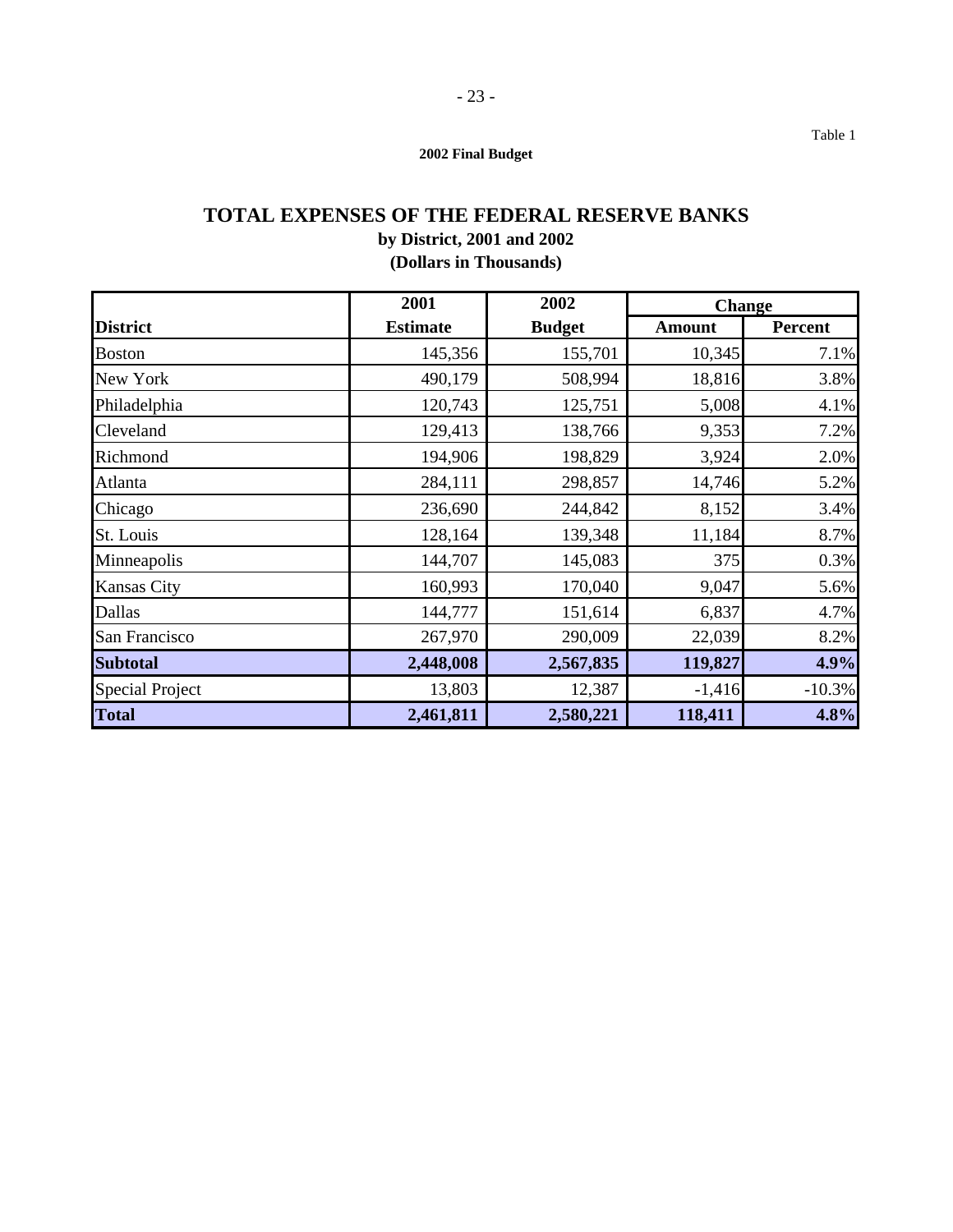- 24 -

# **TOTAL EMPLOYMENT OF THE FEDERAL RESERVE BANKS, FRIT, and OEB**

## **by District, 2001 and 2002**

|                    | 2001            | 2002          | <b>Change</b> |          |
|--------------------|-----------------|---------------|---------------|----------|
| <b>District</b>    | <b>Estimate</b> | <b>Budget</b> | <b>Amount</b> | Percent  |
| <b>Boston</b>      | 1,316           | 1,341         | 26            | 2.0%     |
| New York           | 3,428           | 3,383         | $-45$         | $-1.3%$  |
| Philadelphia       | 1,290           | 1,298         | 8             | 0.6%     |
| Cleveland          | 1,344           | 1,402         | 58            | 4.3%     |
| Richmond           | 2,139           | 2,173         | 34            | 1.6%     |
| Atlanta            | 2,504           | 2,463         | $-42$         | $-1.7\%$ |
| Chicago            | 2,145           | 2,160         | 14            | 0.7%     |
| St. Louis          | 1,305           | 1,355         | 50            | 3.8%     |
| Minneapolis        | 1,296           | 1,306         | 9             | 0.7%     |
| <b>Kansas City</b> | 1,717           | 1,769         | 52            | 3.0%     |
| Dallas             | 1,561           | 1,531         | $-30$         | $-1.9%$  |
| San Francisco      | 2,479           | 2,572         | 93            | 3.7%     |
| <b>Subtotal</b>    | 22,525          | 22,753        | 228           | 1.0%     |
| <b>FRIT</b>        | 712             | 763           | 51            | 7.2%     |
| <b>OEB</b>         | 31              | 34            | 3             | 9.7%     |
| <b>Total</b>       | 23,268          | 23,550        | 282           | 1.2%     |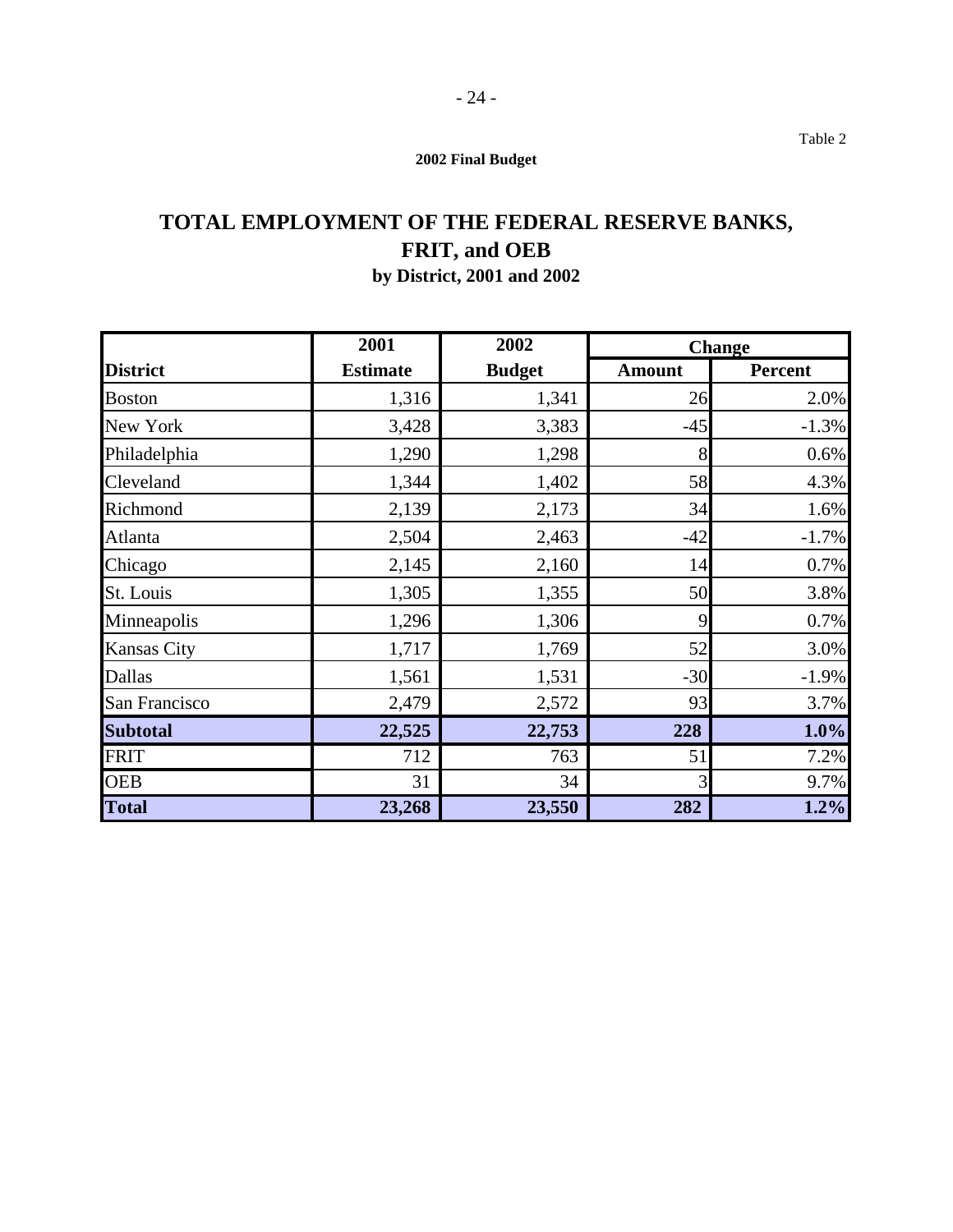## **TOTAL EXPENSES OF THE FEDERAL RESERVE BANKS by Service Line1 (Dollars in Thousands)**

|                                                   | 2001            | 2002          | <b>Change</b> |         |
|---------------------------------------------------|-----------------|---------------|---------------|---------|
| <b>Service Line</b>                               | <b>Estimate</b> | <b>Budget</b> | <b>Amount</b> | Percent |
| Monetary and Economic Policy                      | 234,043         | 242,938       | 8,895         | 3.8%    |
| Services to U.S. Treasury and Gov't Agencies      | 265,617         | 284,116       | 18,500        | 7.0%    |
| Services to Financial Institutions and the Public | 578,826         | 626,782       | 47,957        | 8.3%    |
| Supervision and Regulation                        | 444,752         | 474,993       | 30,241        | 6.8%    |
| Fee-Based Services to Financial Institutions      | 924,769         | 939,004       | 14,235        | 1.5%    |
| <b>Total</b>                                      | 2,448,008       | 2,567,835     | 119,827       | 4.9%    |

 $1$  Service line expenses exclude special project costs.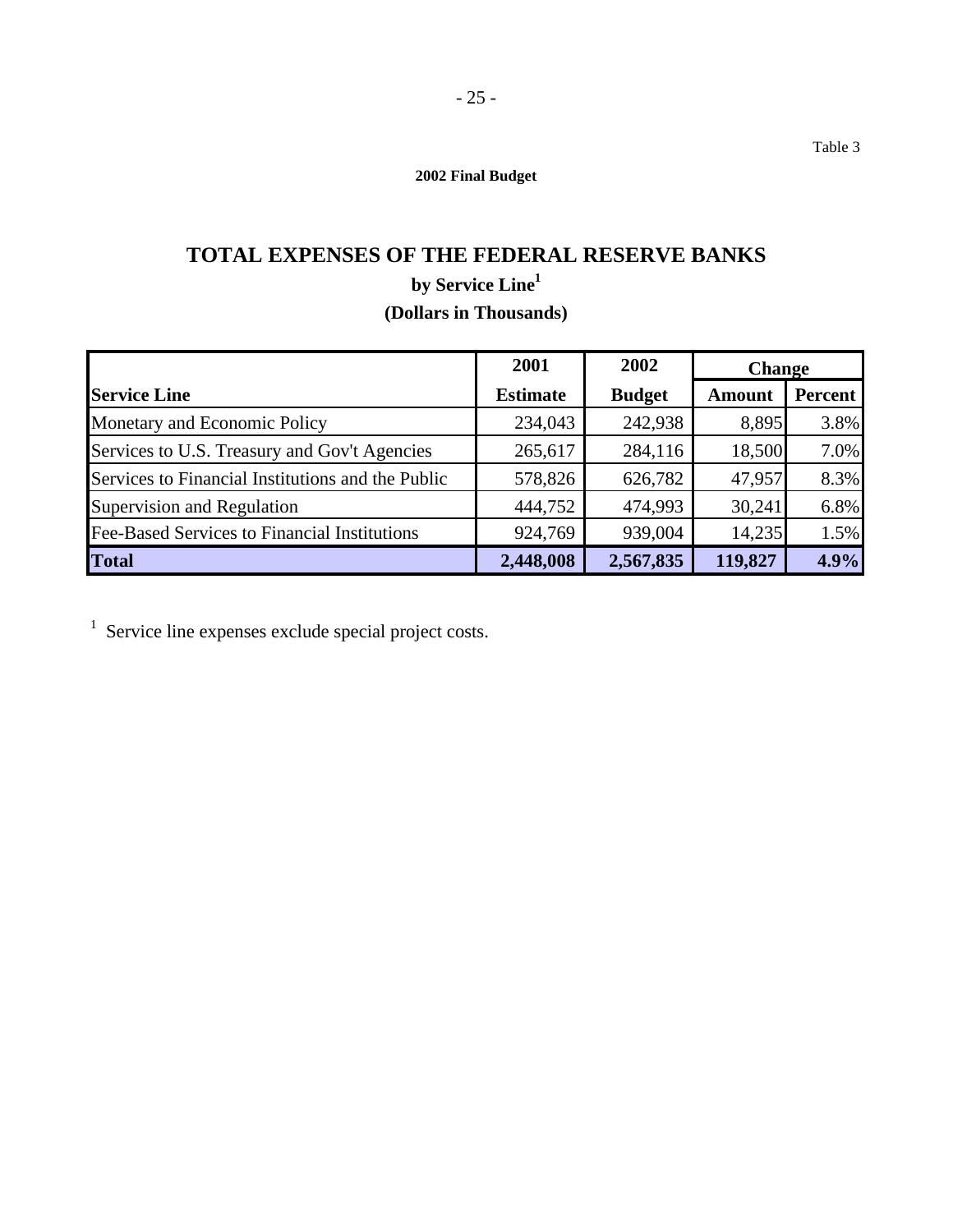## **TOTAL EMPLOYMENT OF THE FEDERAL RESERVE BANKS by Service Line1 (Average Number of Personnel)**

|                                                   | 2001            | 2002          | <b>Change</b> |                |
|---------------------------------------------------|-----------------|---------------|---------------|----------------|
| <b>Service Line</b>                               | <b>Estimate</b> | <b>Budget</b> | <b>Amount</b> | <b>Percent</b> |
| Monetary and Economic Policy                      | 886             | 850           | $-36$         | $-4.1%$        |
| Services to U.S. Treasury and Gov't Agencies      | 1,387           | 1,334         | $-53$         | $-3.8%$        |
| Services to Financial Institutions and the Public | 2,818           | 2,916         | 98            | 3.5%           |
| Supervision and Regulation                        | 2,572           | 2,607         | 35            | 1.4%           |
| Fee-Based Services to Financial Institutions      | 5,436           | 5,402         | $-34$         | $-0.6%$        |
| <b>Support and Overhead</b>                       | 9,426           | 9,644         | 218           | 2.3%           |
| <b>Total</b>                                      | 22,525          | 22,753        | 228           | 1.0%           |

<sup>1</sup> Service line employment excludes FRIT, OEB, and special project Average Number of Personnel.

Table 4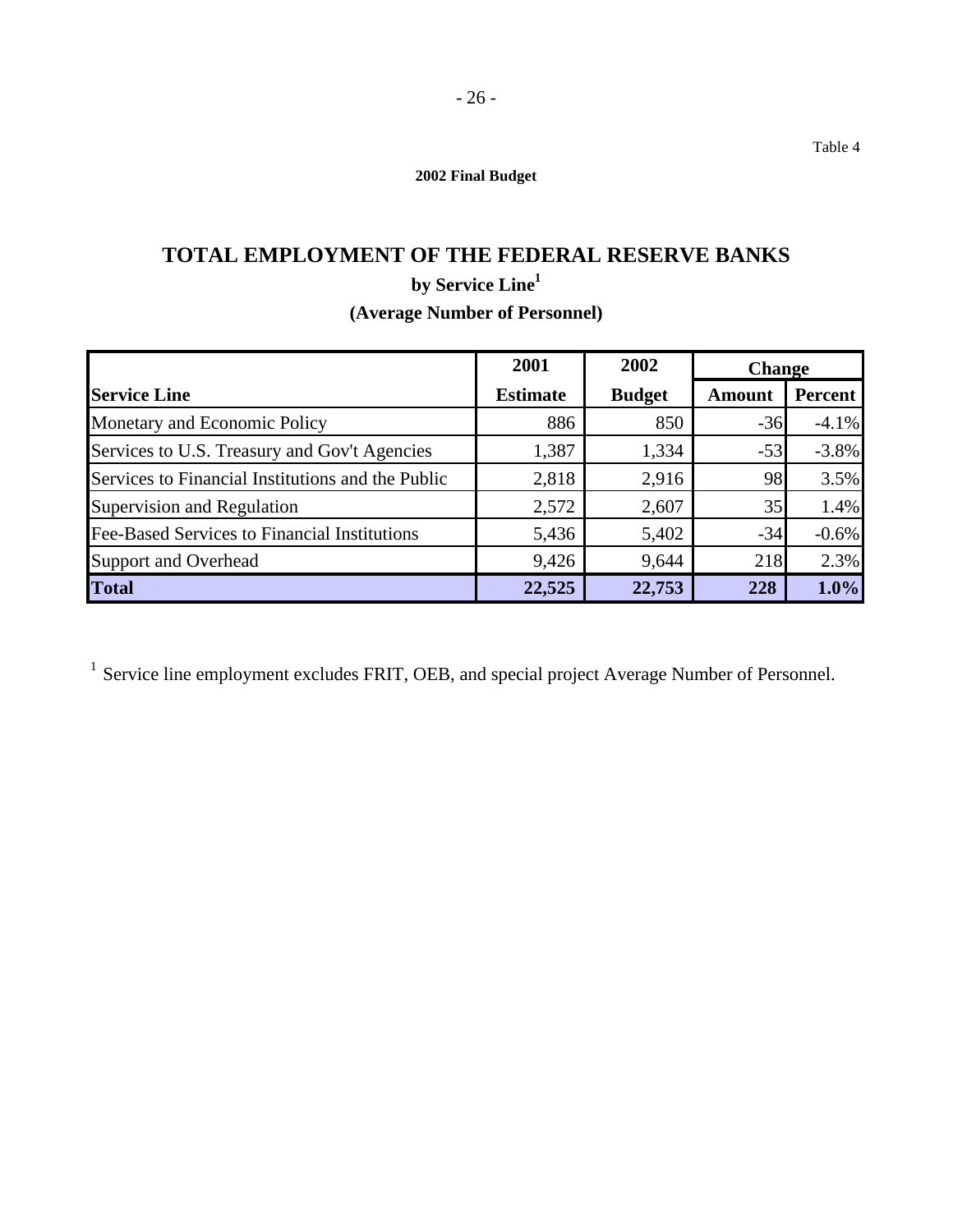## **TOTAL EXPENSES OF THE FEDERAL RESERVE BANKS by District, 2001 Budget and 2001 Estimate (Dollars in Thousands)**

|                        | 2001          | 2001            | <b>Change</b> |                |
|------------------------|---------------|-----------------|---------------|----------------|
| <b>District</b>        | <b>Budget</b> | <b>Estimate</b> | <b>Amount</b> | <b>Percent</b> |
| <b>Boston</b>          | 144,041       | 145,356         | 1,315         | 0.9%           |
| New York               | 484,358       | 490,179         | 5,821         | 1.2%           |
| Philadelphia           | 121,597       | 120,743         | $-855$        | $-0.7%$        |
| Cleveland              | 131,778       | 129,413         | $-2,364$      | $-1.8%$        |
| Richmond               | 188,288       | 194,906         | 6,617         | 3.5%           |
| Atlanta                | 297,629       | 284,111         | $-13,518$     | $-4.5%$        |
| Chicago                | 226,869       | 236,690         | 9,821         | 4.3%           |
| St. Louis              | 123,780       | 128,164         | 4,384         | 3.5%           |
| Minneapolis            | 138,828       | 144,707         | 5,879         | 4.2%           |
| <b>Kansas City</b>     | 150,806       | 160,993         | 10,187        | 6.8%           |
| Dallas                 | 144,597       | 144,777         | 180           | 0.1%           |
| San Francisco          | 273,246       | 267,970         | $-5,277$      | $-1.9%$        |
| <b>Subtotal</b>        | 2,425,817     | 2,448,008       | 22,191        | 0.9%           |
| <b>Special Project</b> | 16,392        | 13,803          | $-2,589$      | $-15.8%$       |
| <b>Total</b>           | 2,442,209     | 2,461,811       | 19,602        | 0.8%           |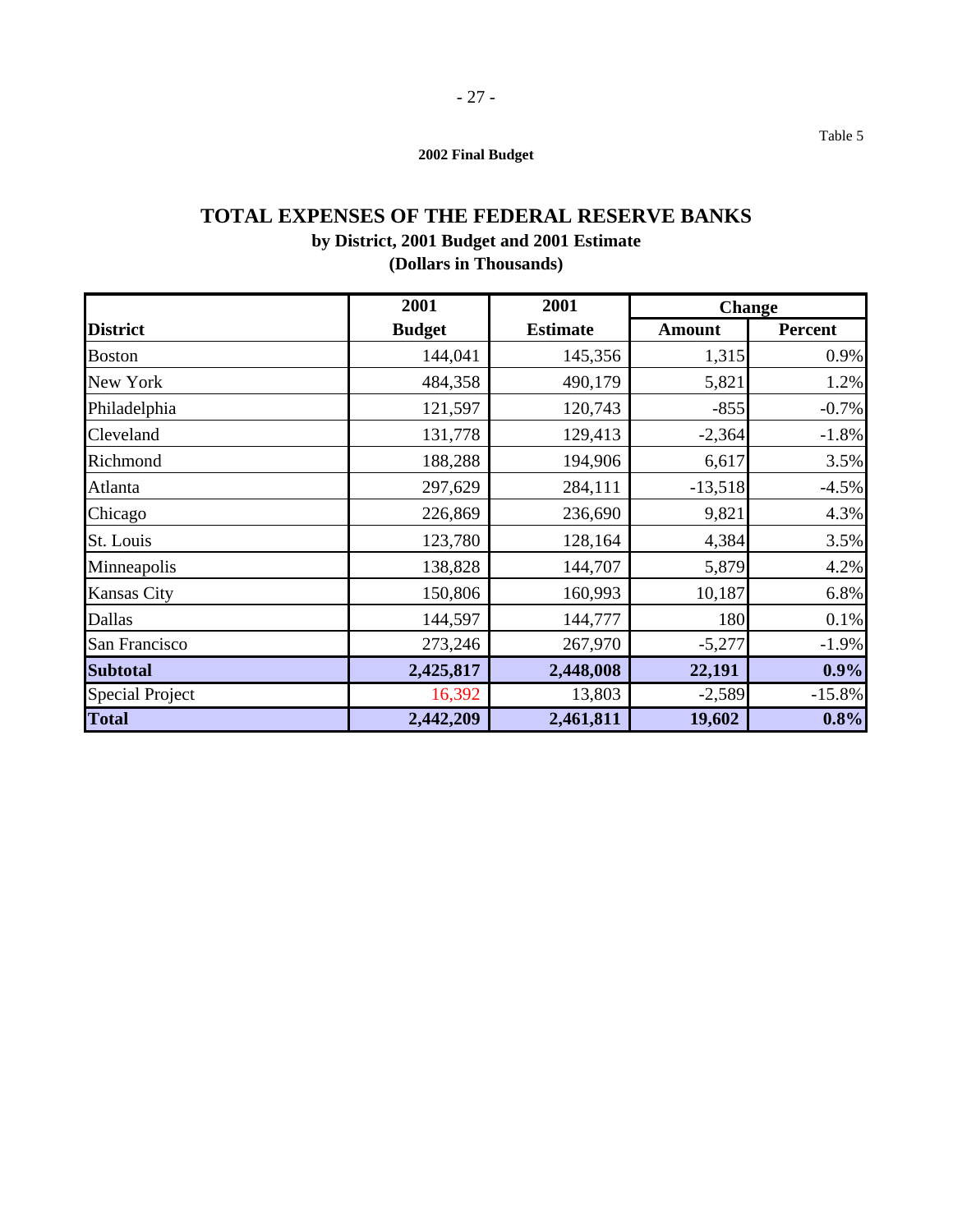## **TOTAL EMPLOYMENT OF THE FEDERAL RESERVE BANKS, FRIT, and OEB by District, 2001 Budget and 2001 Estimate**

|                    | 2001          | 2001            | <b>Change</b>  |                |
|--------------------|---------------|-----------------|----------------|----------------|
| <b>District</b>    | <b>Budget</b> | <b>Estimate</b> | <b>Amount</b>  | <b>Percent</b> |
| <b>Boston</b>      | 1,285         | 1,316           | 31             | 2.4%           |
| New York           | 3,431         | 3,428           | $-2$           | $-0.1%$        |
| Philadelphia       | 1,287         | 1,290           | 3              | 0.3%           |
| Cleveland          | 1,392         | 1,344           | $-47$          | $-3.4%$        |
| Richmond           | 2,205         | 2,139           | $-66$          | $-3.0\%$       |
| Atlanta            | 2,666         | 2,504           | $-162$         | $-6.1%$        |
| Chicago            | 2,111         | 2,145           | 34             | 1.6%           |
| St. Louis          | 1,318         | 1,305           | $-13$          | $-1.0%$        |
| Minneapolis        | 1,289         | 1,296           | 7              | 0.6%           |
| <b>Kansas City</b> | 1,678         | 1,717           | 39             | 2.3%           |
| Dallas             | 1,600         | 1,561           | $-39$          | $-2.5%$        |
| San Francisco      | 2,499         | 2,479           | $-20$          | $-0.8%$        |
| <b>Subtotal</b>    | 22,760        | 22,525          | $-234$         | $-1.0%$        |
| <b>FRIT</b>        | 698           | 712             | 15             | 2.1%           |
| <b>OEB</b>         | 29            | 31              | $\overline{2}$ | 7.8%           |
| <b>Total</b>       | 23,486        | 23,268          | $-218$         | $-0.9%$        |

Table 6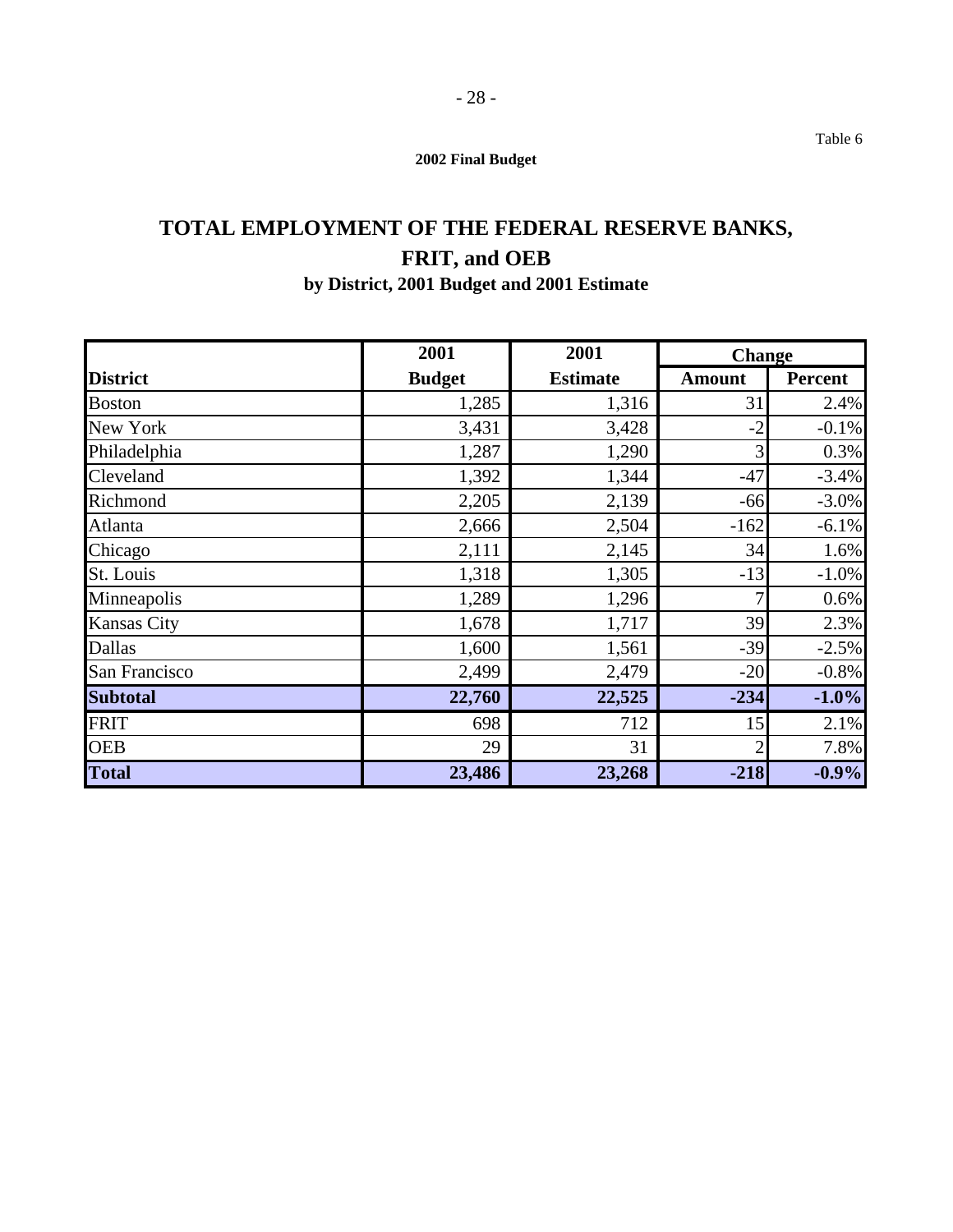## **TOTAL EXPENSES OF THE FEDERAL RESERVE BANKS by Service Line1 (Dollars in Thousands)**

|                                                   | 2001          | 2001            | <b>Change</b> |         |
|---------------------------------------------------|---------------|-----------------|---------------|---------|
| <b>Service Line</b>                               | <b>Budget</b> | <b>Estimate</b> | <b>Amount</b> | Percent |
| Monetary and Economic Policy                      | 229,340       | 234,043         | 4,703         | 2.1%    |
| Services to U.S. Treasury and Gov't Agencies      | 264,406       | 265,617         | 1,211         | 0.5%    |
| Services to Financial Institutions and the Public | 574,360       | 578,826         | 4,466         | 0.8%    |
| Supervision and Regulation                        | 445,165       | 444,752         | $-412$        | $-0.1%$ |
| Fee-Based Services to Financial Institutions      | 912,547       | 924,769         | 12,223        | 1.3%    |
| <b>Total</b>                                      | 2,425,817     | 2,448,008       | 22,191        | $0.9\%$ |

 $1$  Service line expenses exclude special project costs.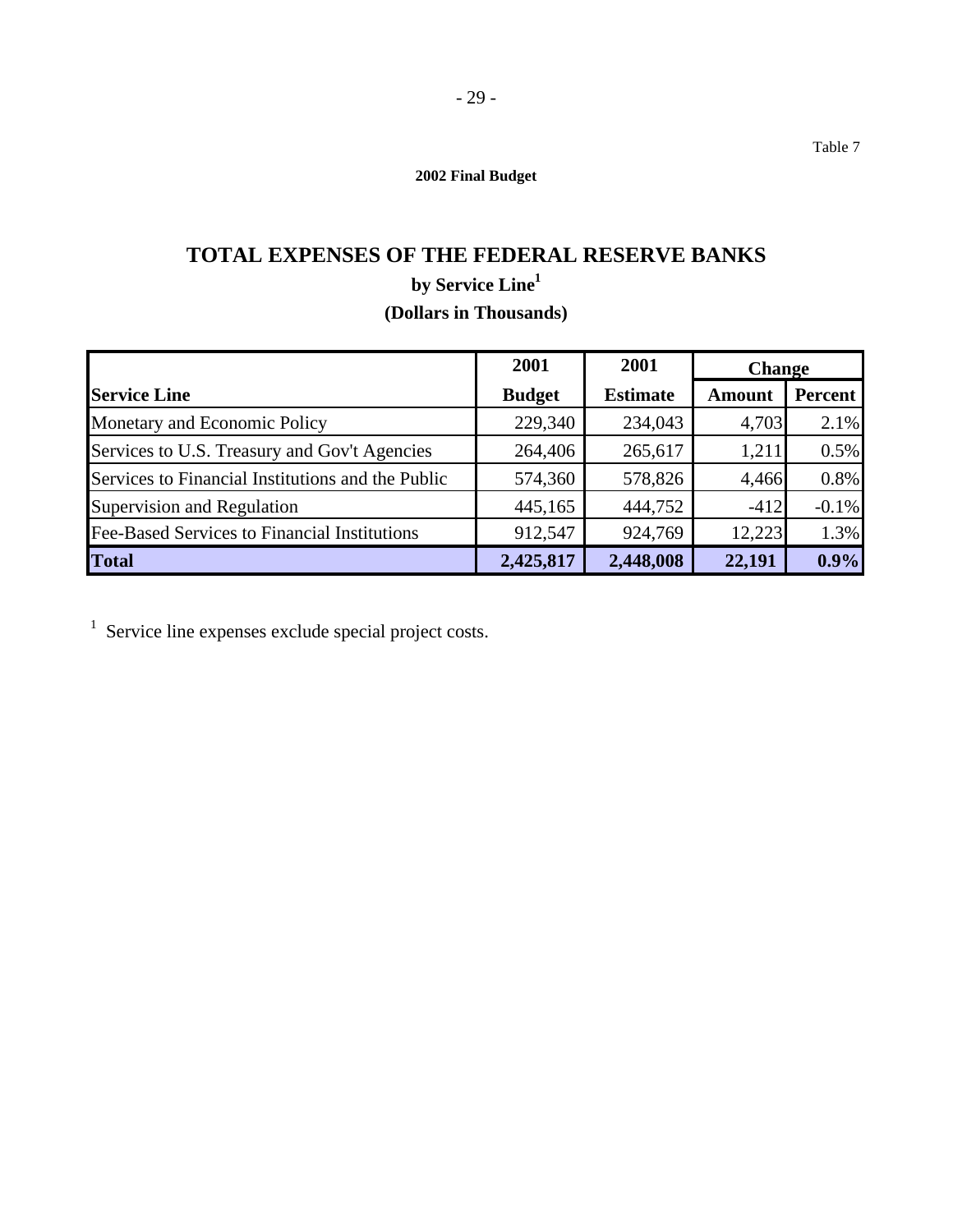## **TOTAL EMPLOYMENT OF THE FEDERAL RESERVE BANKS by Service Line1 (Average Number of Personnel)**

|                                                   | 2001          | 2001            | <b>Change</b> |         |
|---------------------------------------------------|---------------|-----------------|---------------|---------|
| <b>Service Line</b>                               | <b>Budget</b> | <b>Estimate</b> | <b>Amount</b> | Percent |
| Monetary and Economic Policy                      | 890           | 886             | -4            | $-0.4%$ |
| Services to U.S. Treasury and Gov't Agencies      | 1,422         | 1,387           | $-35$         | $-2.5%$ |
| Services to Financial Institutions and the Public | 2,834         | 2,818           | $-16$         | $-0.6%$ |
| Supervision and Regulation                        | 2,575         | 2,572           | $-3$          | $-0.1%$ |
| Fee-Based Services to Financial Institutions      | 5,396         | 5,436           | 39            | 0.7%    |
| <b>Support and Overhead</b>                       | 9,643         | 9,426           | $-216$        | $-2.2%$ |
| <b>Total</b>                                      | 22,760        | 22,525          | $-234$        | $-1.0%$ |

<sup>1</sup> Service line employment excludes FRIT, OEB, and special project Average Number of Personnel.

Table 8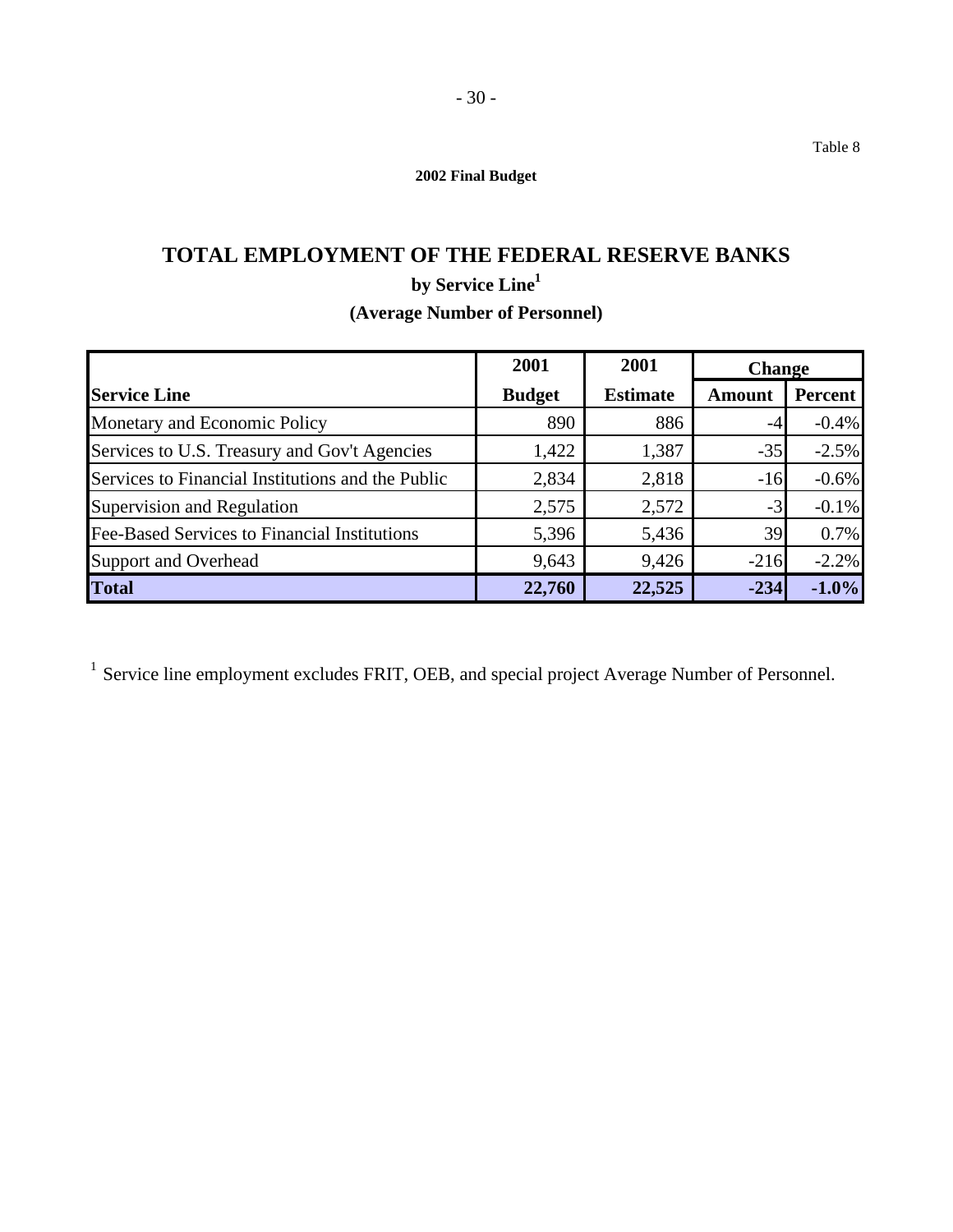## **SALARY ADMINISTRATION EXPENSES OF THE FEDERAL RESERVE BANKS, FRIT, and OEB Officers and Employees by District, 2002**

**(Dollars in Thousands)** 

|                    |        | Promo &                  | <b>Market</b>            | Cash   | <b>Incentive</b> | <b>Retention</b>         |                          |              |                      |
|--------------------|--------|--------------------------|--------------------------|--------|------------------|--------------------------|--------------------------|--------------|----------------------|
| <b>District</b>    | Merit  | <b>Reclass</b>           | <b>Adjustment</b>        | Awards | <b>Payments</b>  | <b>Payments</b>          | <b>Severance</b>         | <b>Total</b> | Percent <sup>1</sup> |
| <b>Boston</b>      | 3,086  | 525                      | 63                       | 460    | 1,365            |                          |                          | 5,499        | 7.0%                 |
| New York           | 10,244 | 1,687                    | 950                      | 4,688  | 2,303            | 398                      | 1,499                    | 21,769       | 8.5%                 |
| Philadelphia       | 2,349  | 407                      | 281                      | 1,057  | 650              | 66                       | 125                      | 4,935        | 7.2%                 |
| Cleveland          | 2,180  | 370                      | 381                      | 1,096  | 514              | 145                      | $\overline{\phantom{0}}$ | 4,686        | 6.8%                 |
| Richmond           | 4,116  | 1,334                    | 734                      | 1,812  | 849              | $\overline{\phantom{a}}$ | $\overline{\phantom{0}}$ | 8,844        | 8.2%                 |
| Atlanta            | 5,302  | 1,914                    | 267                      | 2,132  | 940              | 229                      | 203                      | 10,987       | 8.9%                 |
| Chicago            | 4,822  | 1,650                    | 600                      | 1,586  | 1,669            | 200                      | 403                      | 10,930       | 8.7%                 |
| St. Louis          | 2,552  | 325                      | 15                       | 704    | 1,006            | 190                      | $\qquad \qquad -$        | 4,792        | 7.3%                 |
| Minneapolis        | 2,531  | 328                      | 125                      | 775    | 727              | 1,361                    | $\overline{\phantom{0}}$ | 5,846        | 9.0%                 |
| <b>Kansas City</b> | 3,612  | 1,394                    | 797                      | 1,080  | 970              | 277                      | 74                       | 8,205        | 8.9%                 |
| Dallas             | 2,815  | 355                      | 70                       | 1,102  | 352              | 81                       | 60                       | 4,834        | 6.4%                 |
| San Francisco      | 6,013  | 1,016                    | 431                      | 2,092  | 1,424            | 540                      | 824                      | 12,340       | 7.9%                 |
| <b>Subtotal</b>    | 49,621 | 11,304                   | 4,713                    | 18,583 | 12,769           | 3,488                    | 3,188                    | 103,666      | 8.1%                 |
| <b>FRIT</b>        | 2,239  | 420                      | $\overline{\phantom{a}}$ | 526    | 1,154            | 625                      | $\overline{\phantom{a}}$ | 4,963        | 8.2%                 |
| <b>OEB</b>         | 129    | $\overline{\phantom{0}}$ | 11                       | 48     | 101              | $\overline{\phantom{a}}$ | $\overline{\phantom{a}}$ | 290          | 8.3%                 |
| <b>Total</b>       | 51,989 | 11,724                   | 4,724                    | 19,158 | 14,024           | 4,112                    | 3,188                    | 108,920      | 8.1%                 |

**Merit**: the amount of budgeted salary expense that reflects the cumulative impact of planned salary increases based on performance.

**Promo & Reclass**: the amount of budgeted salary expense that reflects the cumulative impact of salary increases for individuals as a result of grade promotions and reclassifications resulting from a job evaluation.

**Market Adjustment**: the amount of budgeted salary expense to bring individual salaries to the minimum of a grade range or to better align salaries with the market.

**Cash Awards**: the amount of other personnel expense that represents payments for awards in recognition of exceptional achievements.

**Incentive Payments**: the amount of other personnel expense that represent payments for the achievement of pre-determined goals.

**Retention Payments**: the amount of other personnel expense that represent payments to employees based upon contractual agreements with the Bank. Generally used to retain staff in "hot market" jobs, or positions critical to the success of the Bank.

**Severance**: the amount of other personnel expense that represent payments to employees upon separation from the Bank.

<sup>1</sup> Percent represents the total of the stated payments as a percentage of total salary and other personnel expense.

Table 9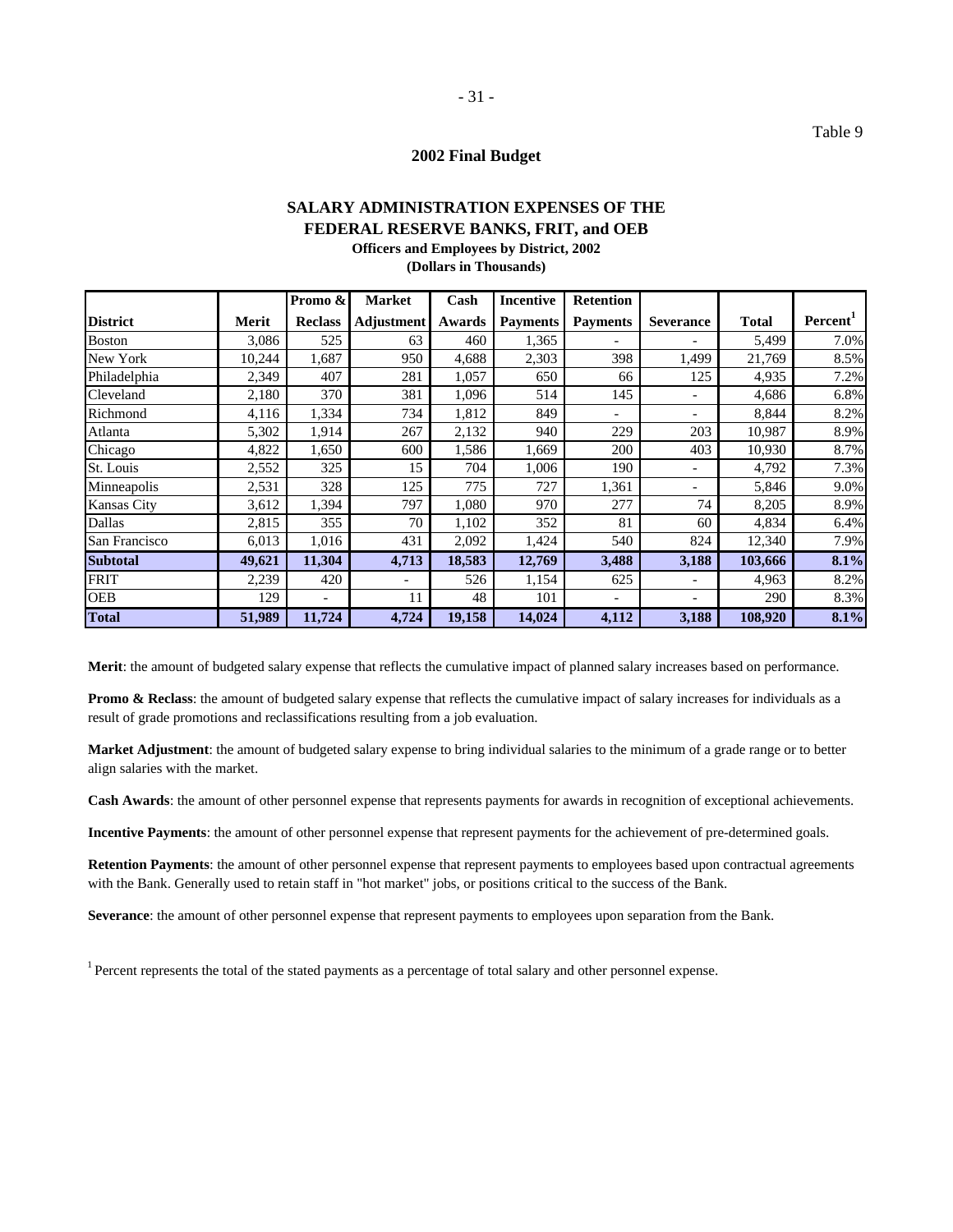Table 10

**2002 Final Budget** 

## **CAPITAL OUTLAYS OF THE FEDERAL RESERVE BANKS,**

## **FRIT, and OEB**

**by District, 2001and 2002 (Dollars in Thousands)** 

|                    | 2001            | 2002          | <b>Change</b> |          |  |
|--------------------|-----------------|---------------|---------------|----------|--|
| <b>District</b>    | <b>Estimate</b> | <b>Budget</b> | <b>Amount</b> | Percent  |  |
| <b>Boston</b>      | 13,262          | 19,282        | 6,021         | 45.4%    |  |
| New York           | 46,476          | 66,718        | 20,242        | 43.6%    |  |
| Philadelphia       | 9,953           | 19,513        | 9,560         | 96.1%    |  |
| Cleveland          | 22,746          | 22,781        | 35            | 0.2%     |  |
| Richmond           | 23,935          | 27,284        | 3,349         | 14.0%    |  |
| Atlanta            | 88,202          | 26,877        | $-61,325$     | $-69.5%$ |  |
| Chicago            | 32,957          | 54,634        | 21,677        | 65.8%    |  |
| St. Louis          | 20,635          | 19,312        | $-1,322$      | $-6.4%$  |  |
| Minneapolis        | 7,237           | 7,374         | 137           | 1.9%     |  |
| <b>Kansas City</b> | 16,031          | 19,264        | 3,232         | 20.2%    |  |
| Dallas             | 9,339           | 18,579        | 9,239         | 98.9%    |  |
| San Francisco      | 19,810          | 36,673        | 16,863        | 85.1%    |  |
| <b>Subtotal</b>    | 310,583         | 338,291       | 27,708        | 8.9%     |  |
| <b>FRIT</b>        | 42,035          | 33,511        | $-8,524$      | $-20.3%$ |  |
| <b>OEB</b>         | 1,475           | 3,300         | 1,825         | 123.7%   |  |
| <b>Total</b>       | 354,093         | 375,102       | 21,009        | 5.9%     |  |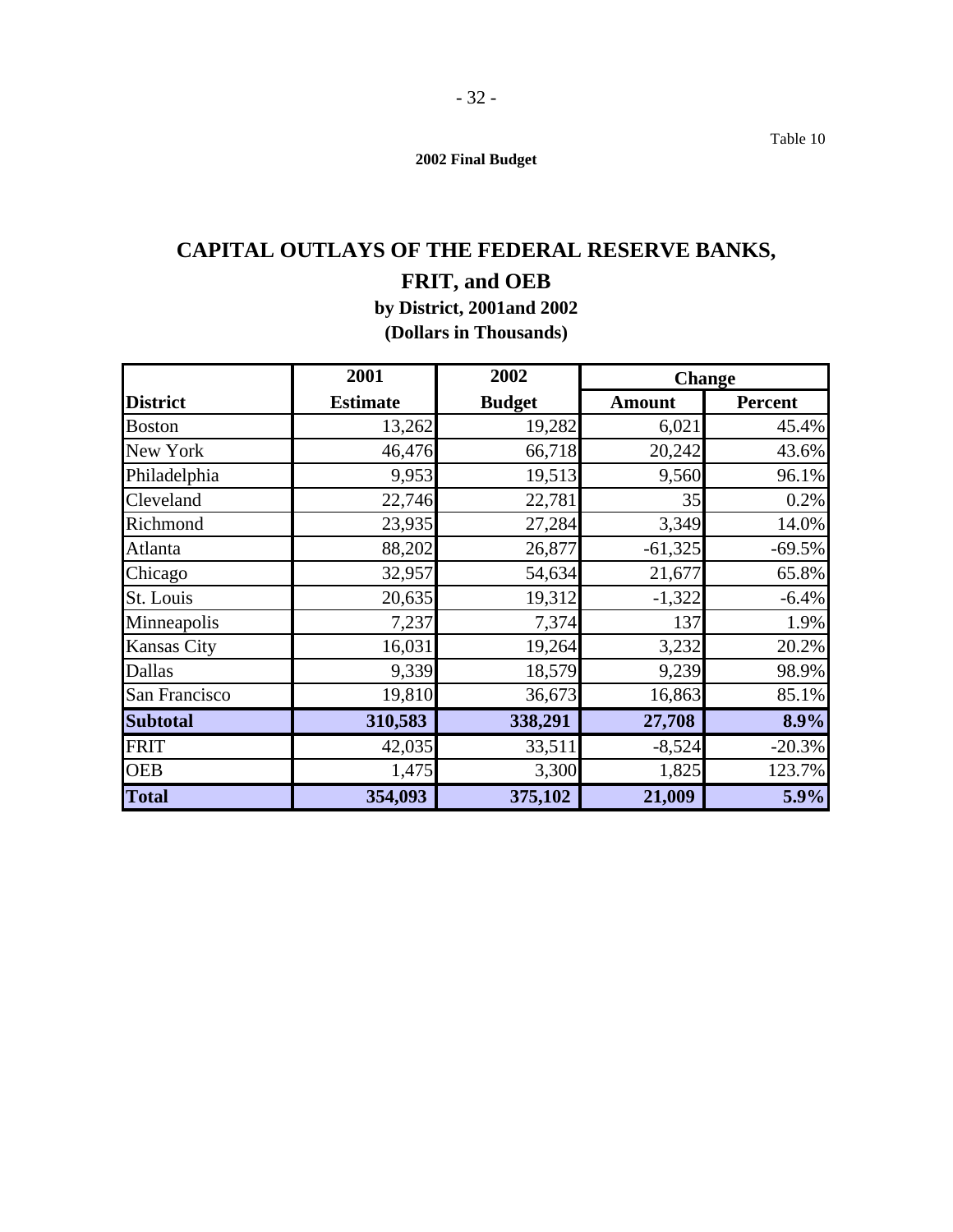Table 11

**2002 Final Budget** 

## **CAPITAL OUTLAYS OF THE FEDERAL RESERVE BANKS, FRIT, and OEB**

by Asset Classification, 2001 Estimate and 2002 Budget<sup>1</sup> **(Dollars in Thousands)** 

|                                | 2001            | 2002          | <b>Change</b> |                |
|--------------------------------|-----------------|---------------|---------------|----------------|
| <b>Asset Classification</b>    | <b>Estimate</b> | <b>Budget</b> | <b>Amount</b> | <b>Percent</b> |
| Equipment                      | 127,316         | 137,083       | 9,767         | 7.7%           |
| Furniture & Fixtures           | 27,914          | 17,496        | $-10,418$     | $-37.3%$       |
| Land & Other Real Estate       | 1,772           | 15,403        | 13,631        | 769.4%         |
| <b>Buildings</b>               | 127,062         | 122,899       | $-4,163$      | $-3.3%$        |
| Building Machinery & Equipment | 19,564          | 35,984        | 16,420        | 83.9%          |
| <b>Leashold Improvements</b>   | 6,761           | 5,402         | $-1,359$      | $-20.1%$       |
| Software                       | 43,704          | 40,835        | $-2,870$      | $-6.6%$        |
| <b>Total</b>                   | 354,093         | 375,102       | 21,009        | 5.9%           |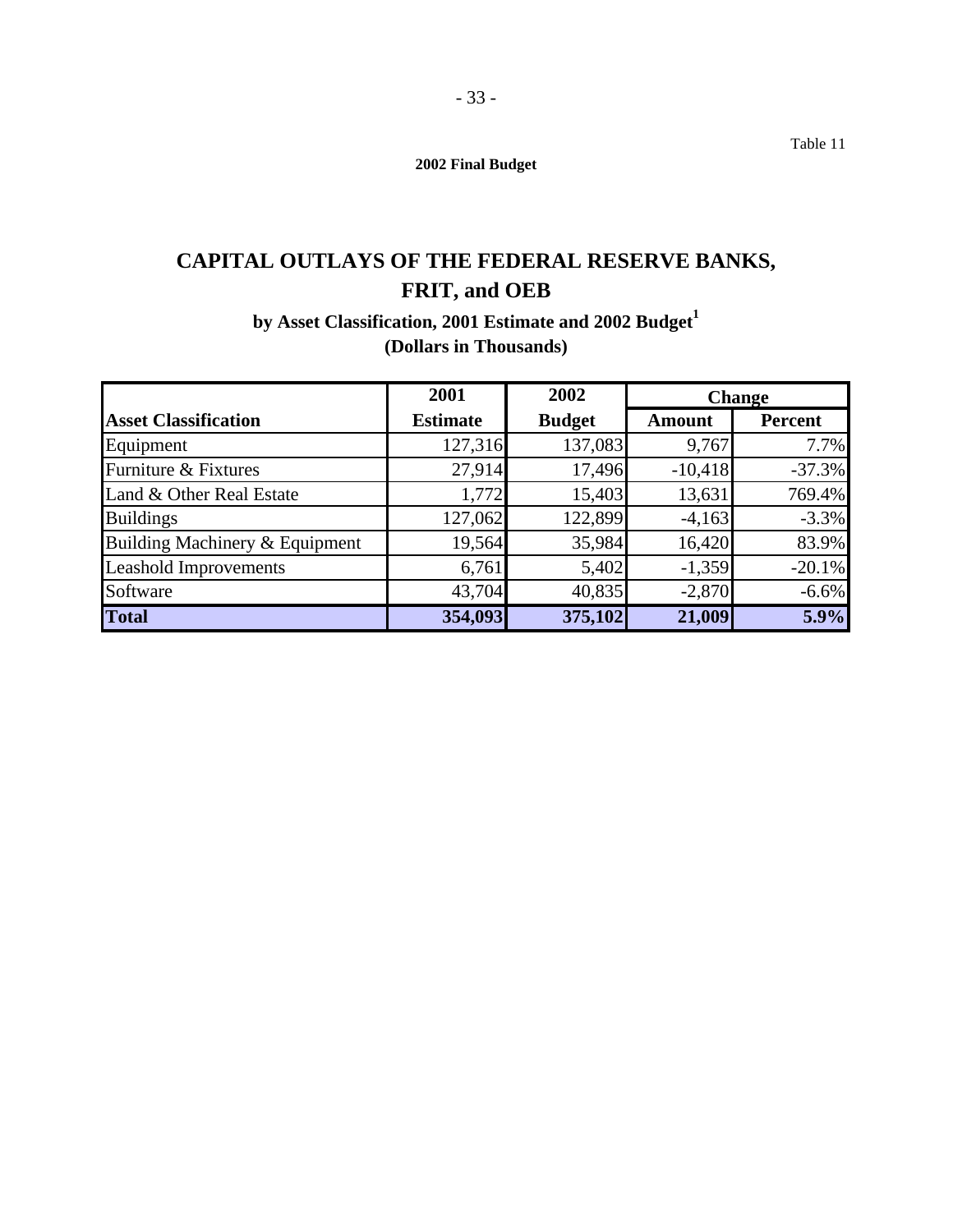## **APPENDIX B Glossary of Projects**

#### **Treasury Projects**

*Automated Standard Application for Payment (ASAP) and ASAP.gov –* As the host Bank for the ASAP CBAF and development teams, the Federal Reserve Bank of Richmond is closely involved in supporting the Treasury's strategic goal to consolidate Federal proprietary grant payment systems through the use of the ASAP system. To meet this goal, the Treasury requires that the ASAP system be re-engineered and that an internet connection be offered to meet the needs of new agencies and recipient organizations that will be migrating to ASAP during 2000 to 2002. Additionally, to meet the increased need for timely and effective training, the Treasury requested a web-based training application be offered in conjunction with the ASAP.gov, Release I (Authorizations). ASAP.gov, Release I was implemented in September 2001 in the trusted zone of the existing FRB infrastructure using FRB certificates. The Automated Enrollment software was implemented mid-2001. Implementation of the remaining releases of ASAP.gov, II through VI, is projected to occur by year-end 2002.

*Government Point-of-Sale Check Conversion (GPCC) –* FRB Cleveland also has been asked by the Financial Management Service (FMS) to provide the Government Point-of-Sale Check Conversion service. This project supports the electronic conversion of a check received at the point-of-sale at government locations. Checks received at these locations will be imaged and immediately handed back to the customer. The transaction will be authorized on-line and the payment will be processed electronically. Beginning in September 2001, the operation was implemented in four U.S. Army bases in Germany. It will be expanded to other Army bases in Europe and then to other government locations worldwide.

*Intra-government Payment and Collection System (IPAC) –* FRB Richmond is working as the host site with FMS to enhance and re-deploy the current Online Payments and Collections (OPAC) application family. Renamed Intra-governmental Payments and Collection (IPAC), the new system will be implemented as a web-based, three-tier client server application written in Java. IPAC was successfully implemented in late 2001. Multiple releases are planned for 2002.

*Pay.gov –* FRB Cleveland has been asked by FMS to provide the Pay.gov ACH payment service. Pay.gov will provide organizations and individuals with the ability to make payments to the government for services and fees by logging onto the Pay.gov web site to initiate an ACH transaction. The Treasury has indicated that the potential volume of collections made by Pay.gov could reach 80 million payments annually with a total value of \$125 billion.